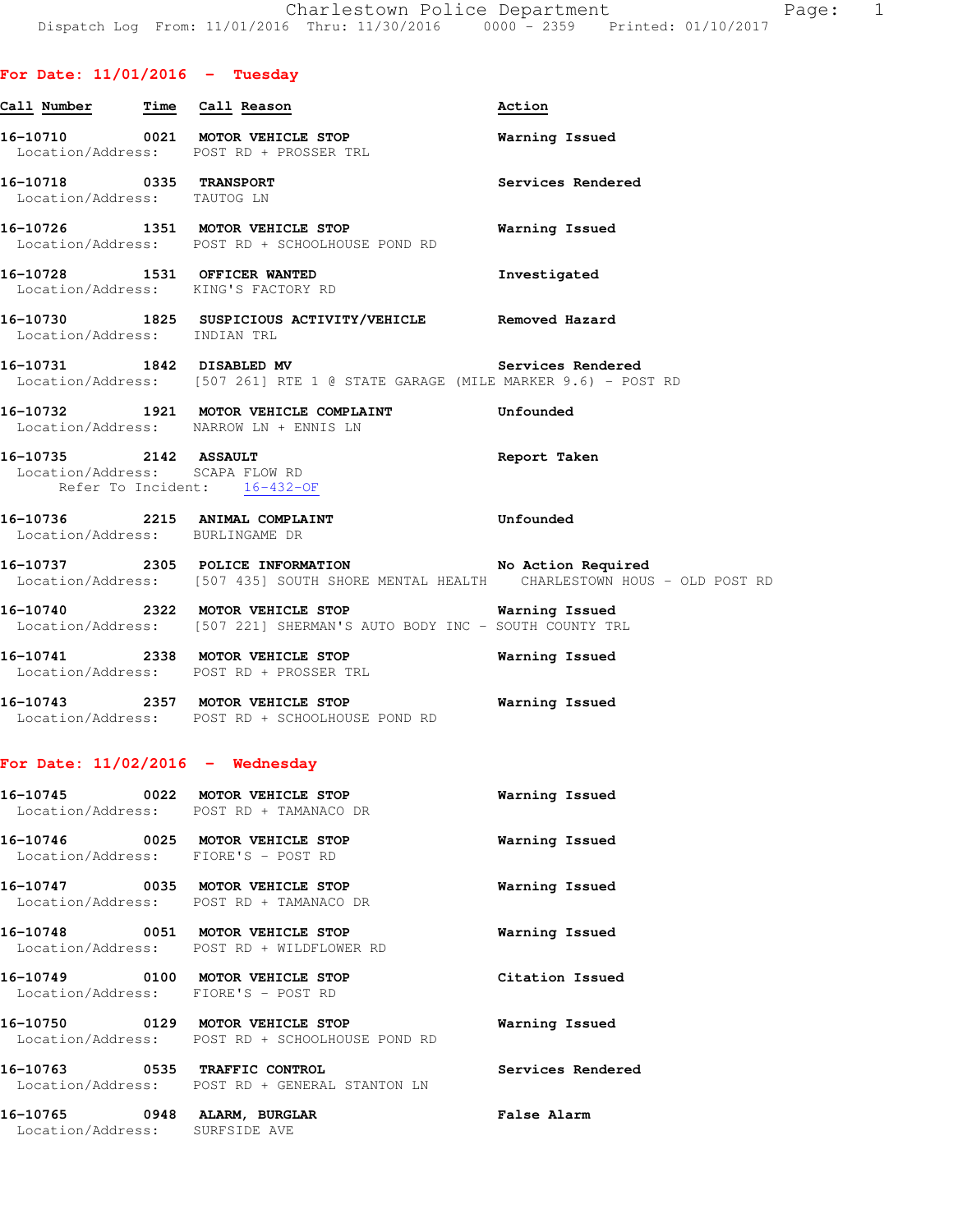**16-10767 1113 ROAD HAZARD/OBSTRUCTION No Action Required**  Location/Address: EAST BEACH RD

**16-10768 1122 ALARM, BURGLAR Building Checked/Secured**  Location/Address: [507 419] WEST BEACH RD

**16-10769 1244 MVA - Minor Report Taken**  Location/Address: SHANNOCK RD Refer To Accident: 16-155-AC

**16-10771 1433 ALARM, BURGLAR False Alarm**  Location/Address: [507 247] HUNGRY HAVEN RESTAURANT - SOUTH COUNTY TRL

**16-10772 1550 ESCORT Services Rendered**  Location/Address: KING'S FACTORY RD

**16-10774 1900 MOTOR VEHICLE STOP Warning Issued**  Location/Address: POST RD + NARROW LN **16-10777 2118 SUSPICIOUS ACTIVITY/VEHICLE Unfounded**  Location/Address: [507 579] SOUTH COUNTY TRL

**16-10778 2132 DISTURBANCE/Music/Noise Unfounded**  Location/Address: BLACK POND RD **16-10779 2223 DISABLED MV Services Rendered**  Location/Address: WEST BEACH RD

### **For Date: 11/03/2016 - Thursday**

| 16-10780                      | 0053 | MVA - Minor<br>Location/Address: SOUTH SHORE - POST RD | Investigated       |
|-------------------------------|------|--------------------------------------------------------|--------------------|
| 16-10781<br>Location/Address: | 0124 | DISABLED MV<br>WEST BEACH RD - OLD POST RD             | No Action Required |

**16-10792 0229 MOTOR VEHICLE STOP Citation Issued**  Location/Address: POST RD + GENERAL STANTON LN

**16-10797 0415 MVA - Minor Investigated**  Location/Address: [507 254] GALAPAGOS COLLECTION - OLD POST RD Refer To Accident: 16-156-AC

**16-10798 0446 ALARM, FIRE Investigated**  Location/Address: [507 578] LINCOLN RD

**16-10799 0545 TRAFFIC CONTROL Services Rendered**  Location/Address: POST RD + SCHOOLHOUSE POND RD

**16-10801 0720 ASSIST CITIZEN Investigated**  Location/Address: [507 642] CHARLESTOWN POLICE DEPARTMENT - OLD POST RD

**16-10804 0932 ANIMAL COMPLAINT Taken/Refered to Other A**  Location/Address: MOHAWK TRL **16-10806 0935 SUSPICIOUS ACTIVITY/VEHICLE Warning Issued** 

Location/Address: [507 20] NINIGRET PARK - PARK LN **16-10807 1037 MOTOR VEHICLE STOP Warning Issued**  Location/Address: POST RD + GENERAL STANTON LN

**16-10808 1044 ASSAULT No Action Required**  Location/Address: CAROLINA BACK RD

**16-10810 1251 ASSAULT Arrest(s) Made**  Location/Address: CAROLINA BACK RD Refer To Arrest: 16-149-AR Arrest: DRAKE, RENE B Address: 139 KUEHN RD HOPKINTON, RI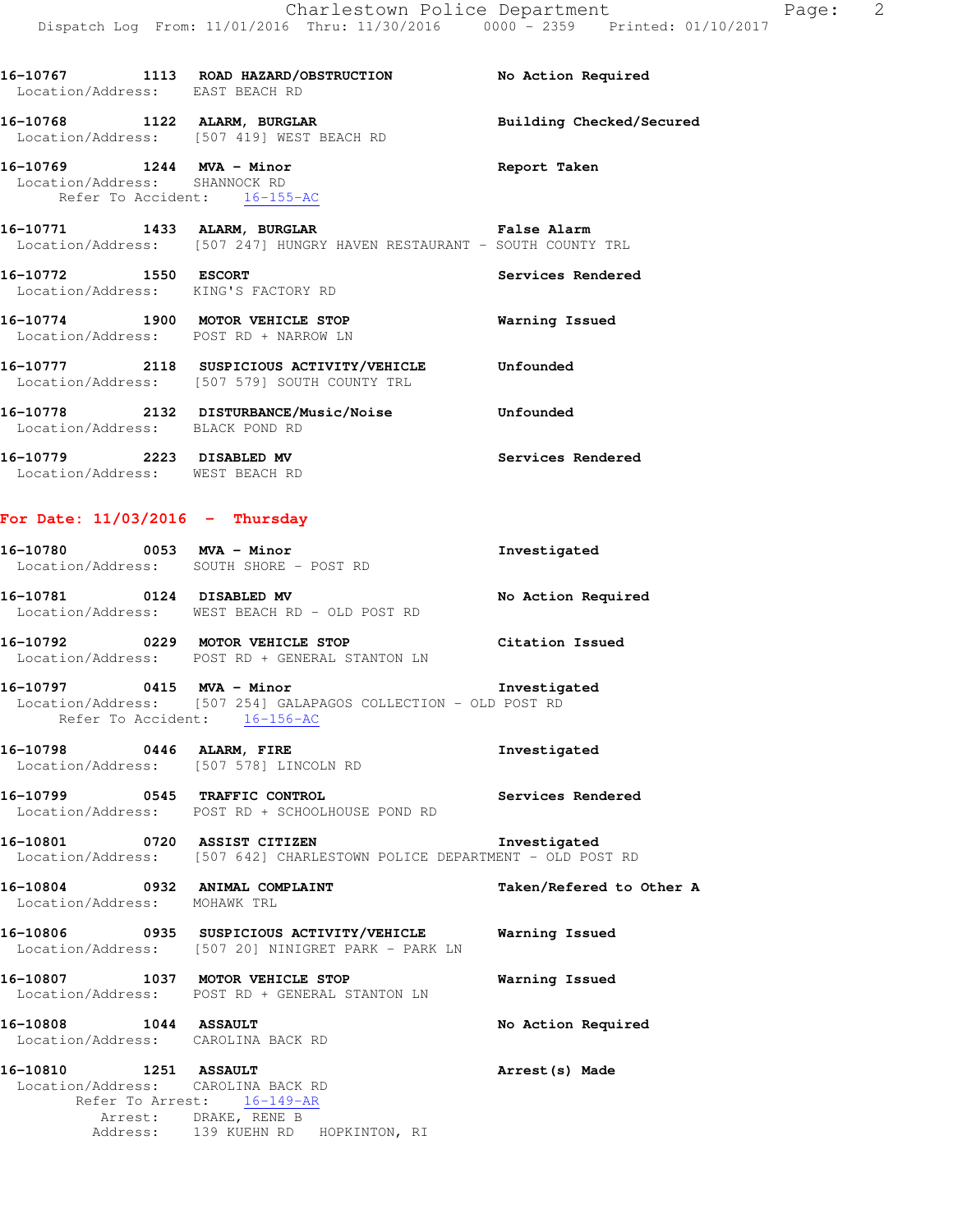|                                                                                                | Dispatch Log From: 11/01/2016 Thru: 11/30/2016 0000 - 2359 Printed: 01/10/2017                                        |                                 |  |
|------------------------------------------------------------------------------------------------|-----------------------------------------------------------------------------------------------------------------------|---------------------------------|--|
|                                                                                                | Age: 30<br>Charges: DOMESTIC-DISORDERLY CONDUCT<br>DOMESTIC-SIMPLE ASSAULT/BATTI<br>DOMESTIC-SIMPLE ASSAULT/BATTERY   |                                 |  |
| 16-10811 1521 TRESPASSING                                                                      |                                                                                                                       | Report Taken                    |  |
| Location/Address: ENNIS LN<br>Refer To Incident: 16-433-OF                                     |                                                                                                                       |                                 |  |
| For Date: $11/04/2016$ - Friday                                                                |                                                                                                                       |                                 |  |
|                                                                                                | 16-10819 0014 TRAFFIC CONTROL<br>Location/Address: SHANNOCK RD + WORDEN'S POND RD                                     | Warning Issued                  |  |
| 16-10828 0202 MVA - Minor<br>Refer To Accident: 16-157-AC                                      | Location/Address: POST RD + SOUTH COUNTY TRL                                                                          | Investigated                    |  |
| 16-10829 0226 ALARM, BURGLAR<br>Location/Address: [507 409] PASTURE LN                         |                                                                                                                       | <b>Building Checked/Secured</b> |  |
|                                                                                                | 16-10832 0536 TRAFFIC CONTROL<br>Location/Address: POST RD + SOUTH COUNTY TRL                                         | Services Rendered               |  |
|                                                                                                | 16-10833 0641 MOTOR VEHICLE STOP<br>Location/Address: POST RD + TAMANACO DR                                           | <b>Warning Issued</b>           |  |
|                                                                                                | 16-10836 		 0825 MOTOR VEHICLE STOP 		 Citation Issued<br>Location/Address: [507 275] RTE 1 @ WESTERLY LINE - POST RD |                                 |  |
| Refer To Incident: 16-435-OF                                                                   | 16-10851 0900 FOUND/LOST PROPERTY No Action Required<br>Location: SHADY HARBOR BOAT LAUNCH                            |                                 |  |
|                                                                                                | Location/Address: [507 261] RTE 1 @ STATE GARAGE (MILE MARKER 9.6) - POST RD                                          |                                 |  |
| Location/Address: OVERLOOK DR                                                                  | 16-10838 0943 EMBEZZELMENT/FRAUD/FORGERY Investigated                                                                 |                                 |  |
| Location/Address: AUBURN DR                                                                    | 16-10840 0953 SUSPICIOUS ACTIVITY/VEHICLE Investigated                                                                |                                 |  |
|                                                                                                | 16-10844 1101 ROAD HAZARD/OBSTRUCTION<br>Location/Address: POST RD + SOUTH COUNTY TRL                                 | Removed Hazard                  |  |
| 16-10845 1138 COMPLAINT<br>Location/Address: KING'S FACTORY RD<br>Refer To Incident: 16-434-OF |                                                                                                                       | Report Taken                    |  |
|                                                                                                | 16-10847 1226 FOLLOW-UP INVESTIGATION Threstigated<br>Location/Address: [507 212] SURFSIDE MOTOR INN - NARROW LN      |                                 |  |
|                                                                                                | 16-10848 1226 ASSIST OTHER AGENCY<br>Location/Address: [507 215] SAINT ANDREW LUTHERAN CHURCH - EAST BEACH RD         | Services Rendered               |  |
| 16-10849 1232 SERVE SUMMONS<br>Location/Address: BLUEBERRY LN                                  |                                                                                                                       | Could Not Locate                |  |
| Location/Address: LAURI DR                                                                     | 16-10850 1306 FOLLOW-UP INVESTIGATION Could Not Locate                                                                |                                 |  |
| Vicinity of: KING'S FACTORY RD                                                                 | 16-10852 1312 SUSPICIOUS ACTIVITY/VEHICLE                                                                             | Investigated                    |  |
| Location/Address: RAILROAD AVE                                                                 | 16-10853 1316 FOLLOW-UP INVESTIGATION                                                                                 | Investigated                    |  |
| 16-10855 1525 NOTIFICATION<br>Location/Address: BISCUIT CITY RD                                |                                                                                                                       | Services Rendered               |  |

Charlestown Police Department Page: 3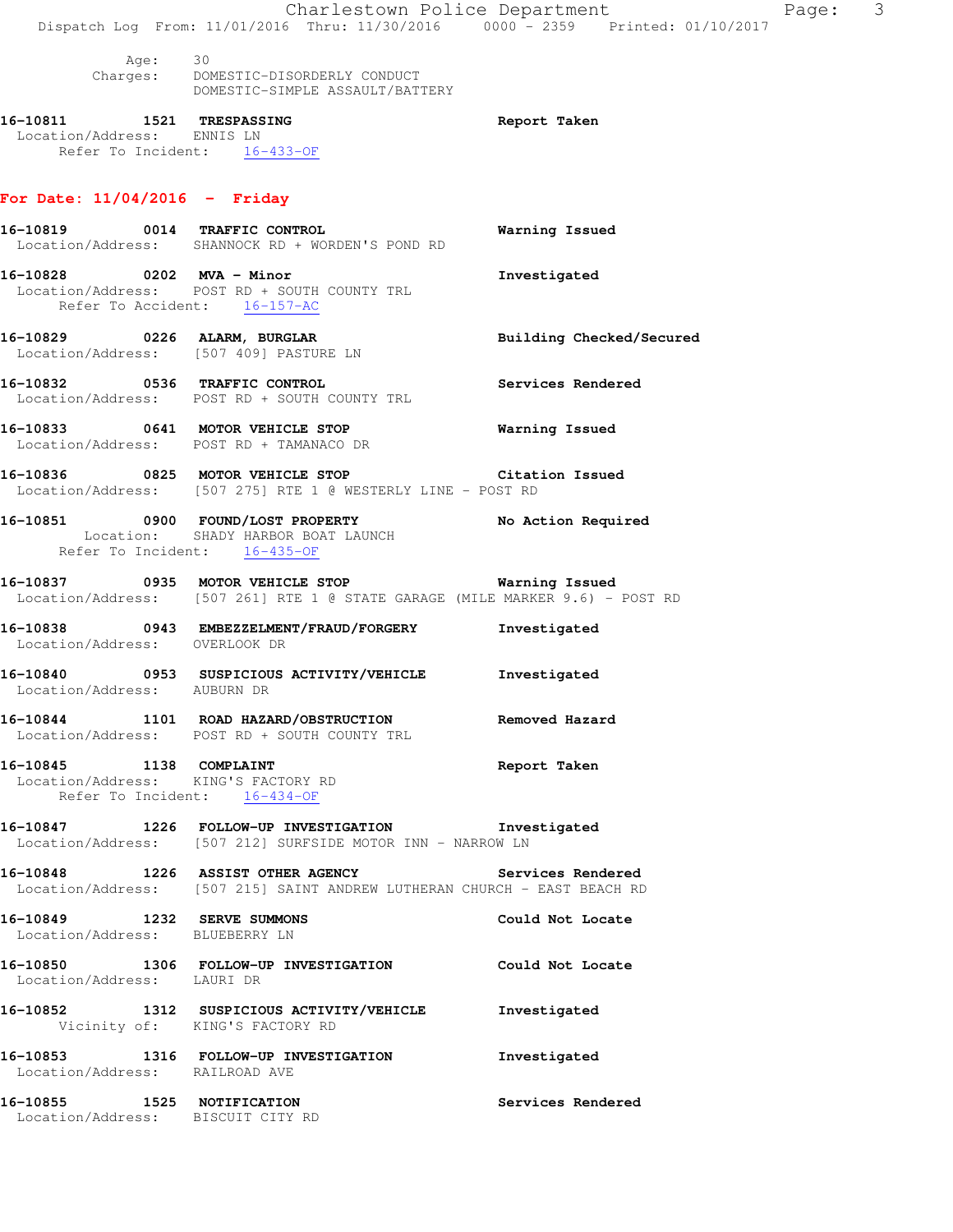|                                                               | Charlestown Police Department                                                                                      | Dispatch Log From: 11/01/2016 Thru: 11/30/2016 0000 - 2359 Printed: 01/10/2017 | Page: | 4 |
|---------------------------------------------------------------|--------------------------------------------------------------------------------------------------------------------|--------------------------------------------------------------------------------|-------|---|
|                                                               | 16-10856 1528 MOTOR VEHICLE STOP 6 Citation Issued<br>Vicinity of: [507 243] KRYSTAL PENQUIN MOTEL - POST RD       |                                                                                |       |   |
|                                                               | 16-10858 1546 TRAFFIC CONTROL<br>Location/Address: [507 279] RTE 2 @ CHARLESTOWN TOWN HALL - SOUTH COUNTY TRL      | Services Rendered                                                              |       |   |
|                                                               | 16-10859 1602 MOTOR VEHICLE STOP 5 Warning Issued<br>Location/Address: [507 260] RTE 1 @ GENERAL STANTON - POST RD |                                                                                |       |   |
|                                                               | 16-10861 1619 MOTOR VEHICLE COMPLAINT 1nvestigated<br>Location/Address: SOUTH COUNTY TRL + CAROLINA BACK RD        |                                                                                |       |   |
|                                                               | 16-10862 1627 MOTOR VEHICLE STOP<br>Location/Address: POST RD + PROSSER TRL                                        | Citation Issued                                                                |       |   |
| 16-10863 1651 SERVE SUMMONS<br>Location/Address: BLUEBERRY LN |                                                                                                                    | Services Rendered                                                              |       |   |

**16-10864 1709 FOLLOW-UP INVESTIGATION Could Not Locate**  Location/Address: LAURI DR **16-10865 1724 ANIMAL COMPLAINT Report Taken** 

 Location/Address: MATUNUCK SCHOOLHOUSE RD Refer To Incident: 16-436-OF

**16-10866 1930 MOTOR VEHICLE STOP Citation Issued**  Location/Address: PROSSER TRL + POST RD

**16-10867 2113 ALARM, BURGLAR False Alarm**  Location/Address: [507 726] COVE DR **16-10868 2133 MOTOR VEHICLE STOP Warning Issued** 

**16-10869 2234 FOLLOW-UP INVESTIGATION Investigated**  Location/Address: FOXTROT DR

**16-10870 2330 MOTOR VEHICLE STOP Warning Issued**  Location/Address: POST RD + KING'S FACTORY RD

**16-10872 2356 MOTOR VEHICLE STOP Warning Issued**  Location/Address: SHANNOCK RD + MAPLE LAKE FARM RD

#### **For Date: 11/05/2016 - Saturday**

Location/Address: POST RD + BEND RD

| 16-10875          | 0008 | MOTOR VEHICLE STOP | Warning Issued  |  |
|-------------------|------|--------------------|-----------------|--|
| Location/Address: |      | POST RD            |                 |  |
| 16-10890          | 0159 | MOTOR VEHICLE STOP | Citation Issued |  |

Location/Address: POST RD + SCHOOLHOUSE POND RD

**16-10892 0233 MOTOR VEHICLE STOP Warning Issued**  Location/Address: [507 100] RTE 1 @ FIORES (MILE MARKER 8.0) - POST RD

**16-10894 0512 TRAFFIC CONTROL Warning Issued**  Location/Address: POST RD + SCHOOLHOUSE POND RD

**16-10895 0549 MOTOR VEHICLE STOP No Action Required**  Location/Address: POST RD + GENERAL STANTON LN

**16-10896 0559 MOTOR VEHICLE STOP Citation Issued**  Location/Address: [507 261] RTE 1 @ STATE GARAGE (MILE MARKER 9.6) - POST RD

**16-10897 0953 SUSPICIOUS ACTIVITY/VEHICLE Investigated**  Location/Address: [507 254] GALAPAGOS COLLECTION - OLD POST RD

**16-10898 1038 POLICE INFORMATION Services Rendered**  Location/Address: [507 642] CHARLESTOWN POLICE DEPARTMENT - OLD POST RD

**16-10899 1049 ASSIST OTHER TOWN DEPT Investigated**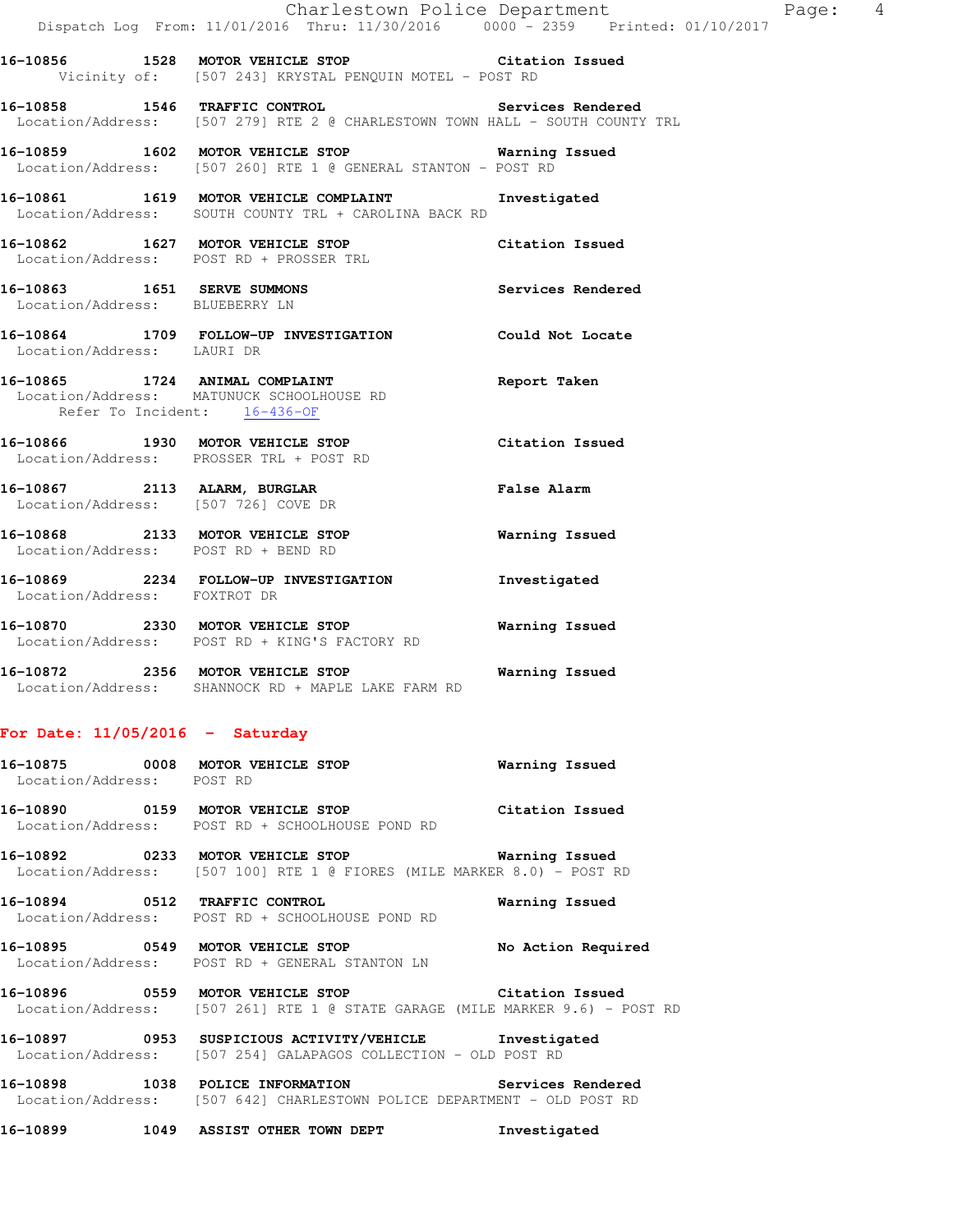Charlestown Police Department Fage: 5 Dispatch Log From: 11/01/2016 Thru: 11/30/2016 0000 - 2359 Printed: 01/10/2017

#### Location/Address: BISCUIT CITY RD

**16-10900 1436 ANIMAL COMPLAINT Could Not Locate**  Location/Address: OLD POST RD + TOCKWOTTEN COVE RD

**16-10902 1617 MOTOR VEHICLE COMPLAINT Could Not Locate**  Location/Address: SOUTH COUNTY TRL + NEW BISCUIT CITY RD

**16-10906 1815 DOMESTIC/Assault/Diso/Other Peace Restored**  Location/Address: GENERAL STANTON LN **16-10907 1910 ASSIST OTHER POLICE DEPT Services Rendered**  Location/Address: KING'S FACTORY RD **16-10908 2023 DISABLED MV Services Rendered** 

Location/Address: POST RD + SHADY HARBOR DR

## **For Date: 11/06/2016 - Sunday**

|                                                          | 16-10914 0031 MOTOR VEHICLE STOP Warning Issued<br>Location/Address: POST RD + PROSSER TRL                                       |                    |
|----------------------------------------------------------|----------------------------------------------------------------------------------------------------------------------------------|--------------------|
|                                                          | 16-10917 0436 SUSPICIOUS ACTIVITY/VEHICLE Services Rendered<br>Location/Address: [507 45] RIPPY'S LIQUOR MART - SOUTH COUNTY TRL |                    |
|                                                          | 16-10919 1010 MOTOR VEHICLE STOP<br>Location/Address: POST RD + TAMANACO DR                                                      | Warning Issued     |
|                                                          | 16-10920 1026 MOTOR VEHICLE STOP<br>Location/Address: POST RD + WILDFLOWER RD                                                    | Warning Issued     |
|                                                          | 16-10921 1039 NOTIFICATION<br>Vicinity of: TOCKWOTTEN COVE RD                                                                    | Services Rendered  |
|                                                          | 16-10923 1228 ALARM, BURGLAR<br>Location/Address: BOTKA DR                                                                       | Investigated       |
|                                                          | 16-10924 1230 NOTIFICATION<br>Location: TOCKWOTTEN COVE AREA                                                                     | Services Rendered  |
|                                                          | 16-10927 1426 ALARM, BURGLAR<br>Location/Address: [507 617] SHANNOCK RD                                                          | Investigated       |
|                                                          | 16-10928 1500 ALARM, BURGLAR<br>Location/Address: [507 563] CAROLINA BACK RD                                                     | <b>False Alarm</b> |
| 16-10929 1613 NOTIFICATION<br>Vicinity of: POND SHORE DR |                                                                                                                                  | Services Rendered  |
| 16-10931 1639 NOTIFICATION<br>Vicinity of: GENWOOD DR    |                                                                                                                                  | Services Rendered  |
| 16-10932 1641 ESCORT                                     | Location/Address: CAROLINA BACK RD                                                                                               | Services Rendered  |
|                                                          | 16-10933 1712 NOTIFICATION<br>Vicinity of: EAST ARNOLDA DR                                                                       | Services Rendered  |
| 16-10936 2223 DISABLED MV                                |                                                                                                                                  | Services Rendered  |

# Location/Address: [507 208] HITCHING POST - POST RD

#### **For Date: 11/07/2016 - Monday**

**16-10937 0025 TRESPASSING Peace Restored**  Location/Address: [507 72] CUMBERLAND FARMS - OLD POST RD **16-10941 0552 FOLLOW-UP INVESTIGATION Investigated**  Location/Address: [507 72] CUMBERLAND FARMS - OLD POST RD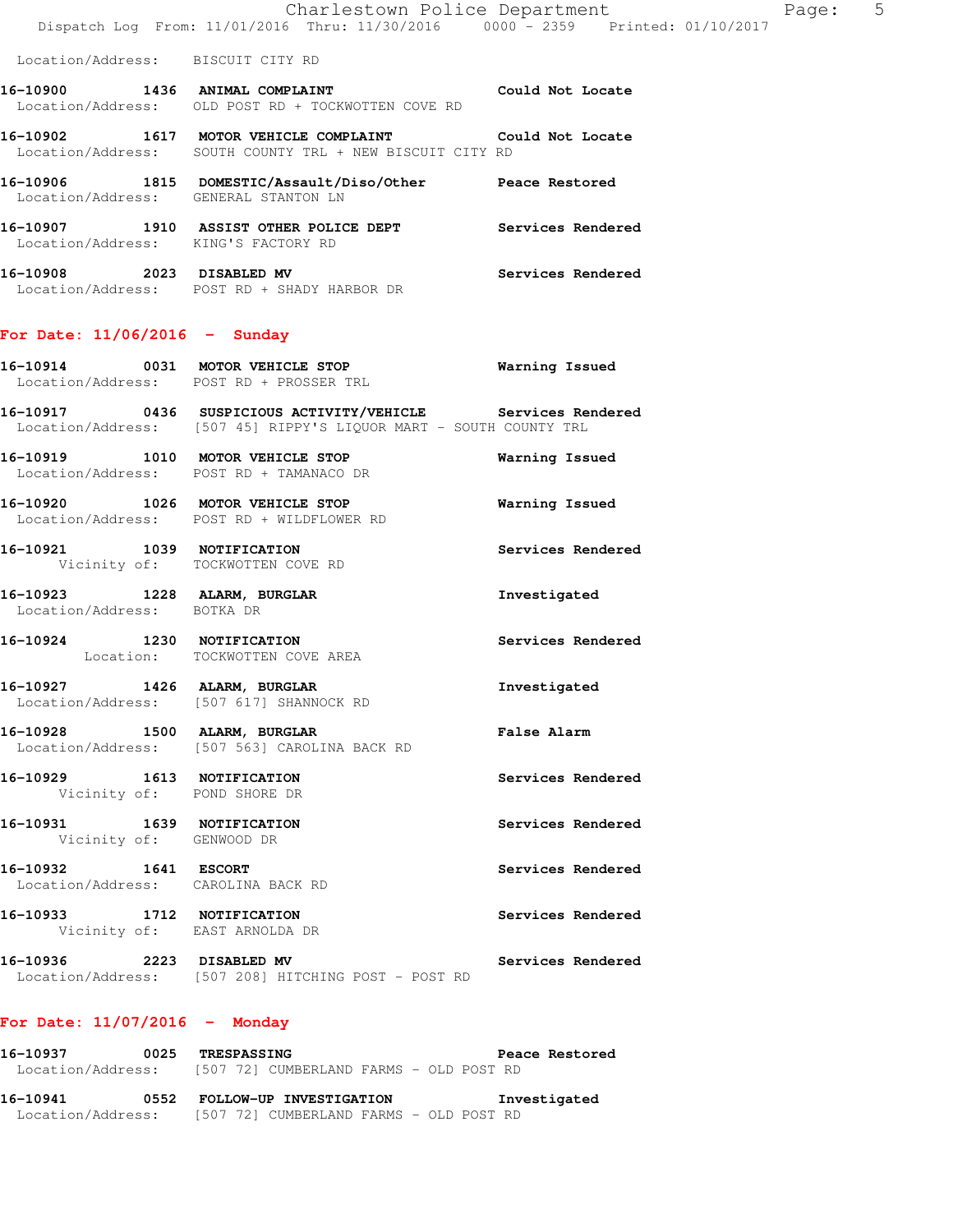|                                                                                              | Dispatch Log From: 11/01/2016 Thru: 11/30/2016 0000 <sup>-</sup> 2359 Printed: 01/10/2017                                                  | Charlestown Police Department | Page: 6 |  |
|----------------------------------------------------------------------------------------------|--------------------------------------------------------------------------------------------------------------------------------------------|-------------------------------|---------|--|
|                                                                                              | 16-10946 0837 ASSIST CITIZEN No Action Required<br>Location/Address: [507 374] SAINT MARYS CHURCH - CAROLINA BACK RD                       |                               |         |  |
| Location/Address: HILLTOP DR                                                                 | 16-10947 0947 FOLLOW-UP INVESTIGATION                                                                                                      | Investigated                  |         |  |
|                                                                                              | 16-10949 1306 SUSPICIOUS ACTIVITY/VEHICLE<br>Location/Address: BURDICKVILLE RD                                                             | Investigated                  |         |  |
|                                                                                              | 16-10950 1320 POLICE INFORMATION<br>Location/Address: MATUNUCK SCHOOLHOUSE RD                                                              | No Action Required            |         |  |
|                                                                                              | 16-10951 1416 SUSPICIOUS ACTIVITY/VEHICLE Investigated<br>Location/Address: [507 875] NINIGRET PARK - DOG PARK - PARK LN                   |                               |         |  |
|                                                                                              | 16-10952 1536 TRAFFIC CONTROL<br>Location/Address: [507 1] CHARLESTOWN TOWN HALL - SOUTH COUNTY TRL                                        | Services Rendered             |         |  |
|                                                                                              | 16-10953 1540 MVA - W/Injury/Fluid/Hazard Report Taken<br>Location/Address: SOUTH COUNTY TRL + SHANNOCK RD<br>Refer To Accident: 16-158-AC |                               |         |  |
| Location/Address: SAND PLAIN RD                                                              | 16-10954 1549 MVA - W/Injury/Fluid/Hazard Services Rendered                                                                                |                               |         |  |
|                                                                                              | 16-10955 1754 ALARM, BURGLAR Building Checked/Secured<br>Location/Address: [507 46] WASHINGTON TRUST COMPANY - OLD POST RD                 |                               |         |  |
| 16-10956 1819 OFFICER WANTED<br>Location/Address: EDWARDS LN<br>Refer To Incident: 16-437-OF |                                                                                                                                            | Taken to Family/Guardian      |         |  |
| 16-10957 2047 THREATS<br>Location/Address: MEADOW LN                                         |                                                                                                                                            | Peace Restored                |         |  |
| Location/Address: POST RD + NARROW LN                                                        | 16-10959 2219 ROAD HAZARD/OBSTRUCTION Removed Hazard                                                                                       |                               |         |  |
|                                                                                              | 16-10963 2325 MOTOR VEHICLE STOP<br>Location/Address: SHANNOCK RD + COLUMBIA HEIGHTS RD                                                    | Warning Issued                |         |  |
| 16-10964 2342 MOTOR VEHICLE STOP                                                             | Location/Address: [507 901] GROUP HOME (BY WHIPPLE DRIVE) - SOUTH COUNTY TRL                                                               | Warning Issued                |         |  |
|                                                                                              | $2359$ MVA - Minor<br>Location/Address: POST RD + PROSSER TRL<br>Refer To Accident: 16-159-AC                                              | Investigated                  |         |  |
| For Date: $11/08/2016$ - Tuesday                                                             |                                                                                                                                            |                               |         |  |
| 16-10969                                                                                     | 0022 ROAD HAZARD/OBSTRUCTION<br>Location/Address: POST RD + SOUTH COUNTY TRL                                                               | Services Rendered             |         |  |

**16-10973 0105 MOTOR VEHICLE STOP Warning Issued**  Location/Address: POST RD + CROSS MILLS RD

**16-10984 0305 ALARM, BURGLAR Building Checked/Secured**  Location/Address: CRESTWOOD LN **16-10989 0533 MOTOR VEHICLE STOP Warning Issued**  Location/Address: ALTON CAROLINA RD + HILLTOP DR **16-10990 0607 MOTOR VEHICLE STOP Citation Issued**  Location/Address: RICHMOND LINE - SOUTH COUNTY TRL

**16-10993 0819 FOLLOW-UP INVESTIGATION No Action Required**  Location/Address: CAROLINA BACK RD

**16-10997 1017 MOTOR VEHICLE STOP Warning Issued**  Location/Address: POST RD + GENERAL STANTON LN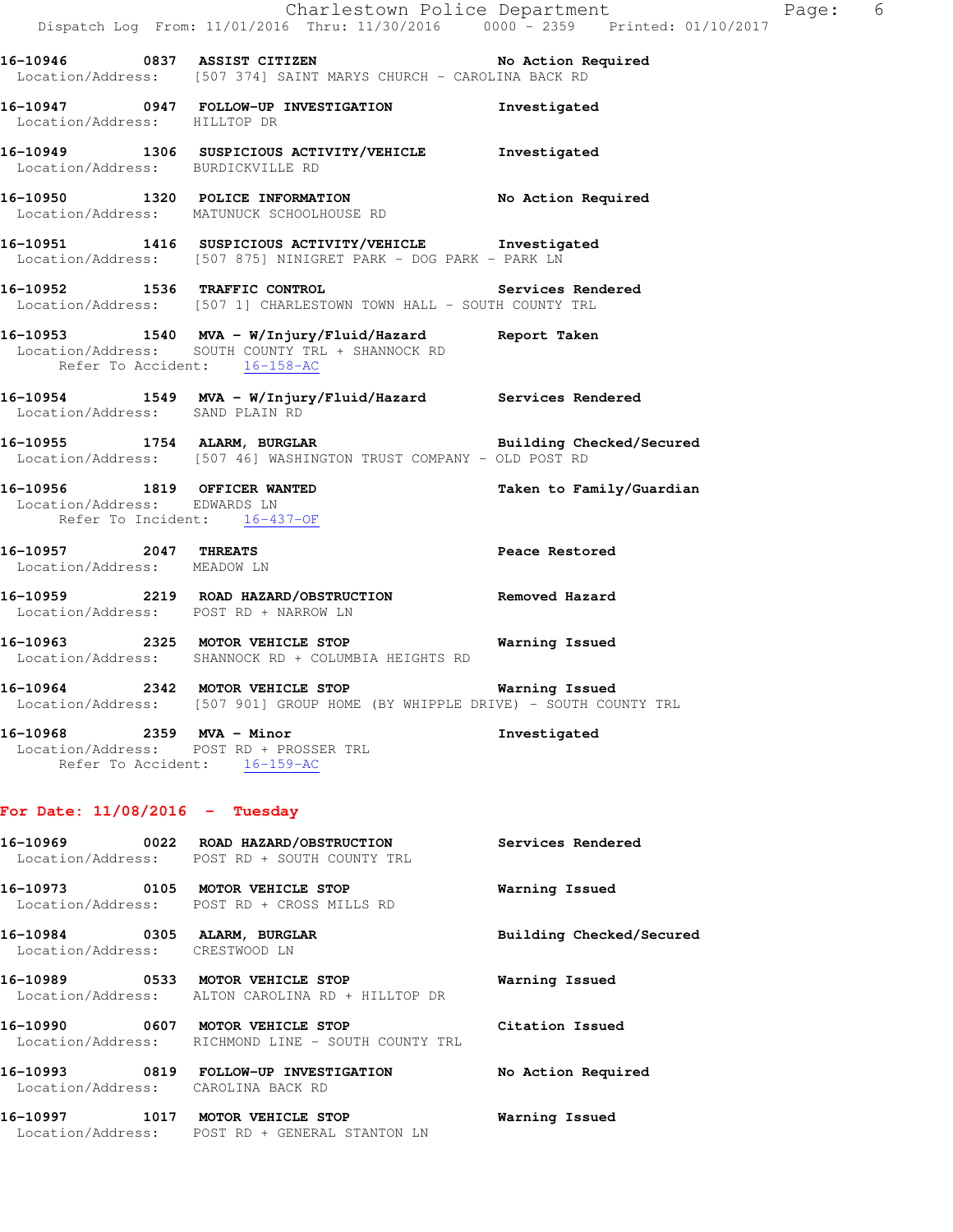| 16-10998<br>Location/Address: | 1220 | MOTOR VEHICLE STOP<br>POST RD + EAST BEACH RD                                             | Warning Issued |                          |
|-------------------------------|------|-------------------------------------------------------------------------------------------|----------------|--------------------------|
| 16-10999                      | 1310 | FOUND/LOST PROPERTY<br>Location/Address: [507 1] CHARLESTOWN TOWN HALL - SOUTH COUNTY TRL |                | Services Rendered        |
| 16–11001                      | 1628 | ASSIST CITIZEN<br>Location/Address: PINE TREE RD                                          |                | Services Rendered        |
| 16–11002<br>Location/Address: | 1846 | ALARM, BURGLAR<br>WEST END RD                                                             |                | Building Checked/Secured |

**16-11003 1933 MOTOR VEHICLE COMPLAINT Transported to Hospital**  Location/Address: [507 269] RTE 1 @ DRIVING RANGE - POST RD Refer To Incident: 16-438-OF

# **For Date: 11/09/2016 - Wednesday**

**16-11011 0010 MOTOR VEHICLE STOP Warning Issued**  Location/Address: SK LINE - POST RD

**16-11012 0023 MOTOR VEHICLE STOP Warning Issued**  Location/Address: [507 212] SURFSIDE MOTOR INN - NARROW LN

**16-11014 0104 MOTOR VEHICLE STOP Warning Issued**  Location/Address: POST RD + SCHOOLHOUSE POND RD

**16-11020 0519 OFFICER WANTED Investigated**  Location/Address: OLD MILL RD

- **16-11024 1155 ASSIST CITIZEN Services Rendered**  Location/Address: [507 642] CHARLESTOWN POLICE DEPARTMENT - OLD POST RD
- **16-11026 1254 TRAFFIC CONTROL No Action Required**  Location/Address: POST - POST RD

**16-11031 1447 FIRE, OTHER Investigated**  Location/Address: POST RD + KING'S FACTORY RD

**16-11032 1559 ASSIST OTHER POLICE DEPT No Action Required**  Location/Address: [507 258] RTE 1 @ SOUTH KINGSTOWN LINE (MM 11.4) - POST RD

**16-11034 1642 TRAFFIC CONTROL Services Rendered**  Location/Address: POST RD + PROSSER TRL

**16-11035 1712 MOTOR VEHICLE STOP Warning Issued**  Location/Address: [507 258] RTE 1 @ SOUTH KINGSTOWN LINE (MM 11.4) - POST RD

**16-11037 1732 ALARM, BURGLAR No Action Required**  Location/Address: MATUNUCK SCHOOLHOUSE RD

# **For Date: 11/10/2016 - Thursday**

**16-11046 0056 MOTOR VEHICLE STOP Warning Issued**  Location/Address: POST RD + SCHOOLHOUSE POND RD

**16-11062 0530 TRAFFIC CONTROL No Action Required**  Location/Address: ALTON CAROLINA RD + CAROLINA BACK RD

**16-11064 0848 TRANSPORT Taken/Refered to Other A**  Location/Address: [507 642] CHARLESTOWN POLICE DEPARTMENT - OLD POST RD

**16-11067 1059 DISABLED MV Services Rendered**  Location/Address: POST RD + GENERAL STANTON LN

16-11068 1136 CIVIL MATTER **16-11068** No Action Required Location/Address: SEQUIN CT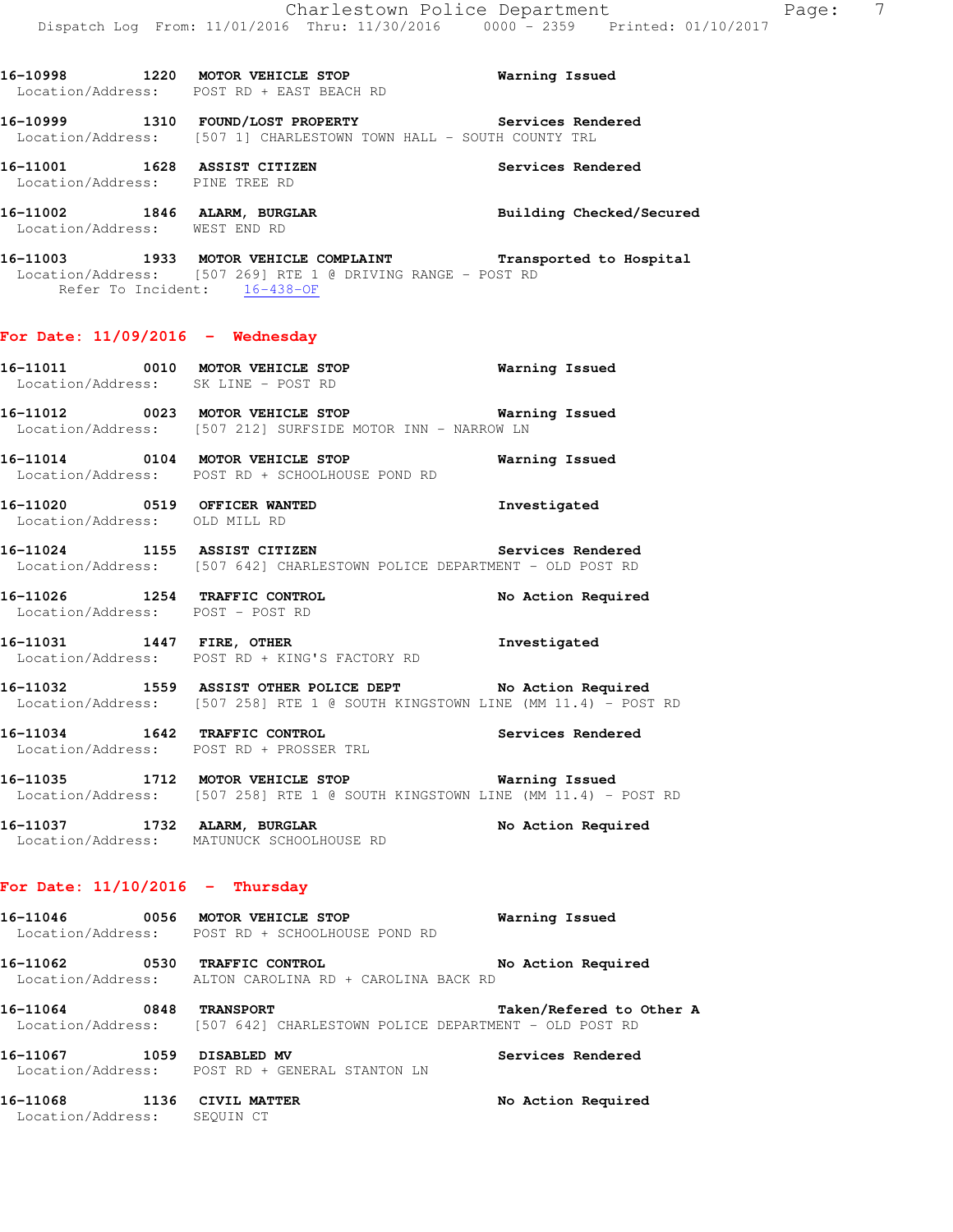**16-11070 1532 TRAFFIC CONTROL Warning Issued**  Location/Address: [507 260] RTE 1 @ GENERAL STANTON - POST RD

**16-11071 1548 TRAFFIC CONTROL Services Rendered**  Location/Address: PROSSER TRL + KING'S FACTORY RD

**16-11073 1716 MOTOR VEHICLE STOP Warning Issued**  Location/Address: [507 276] RTE 2 @ RICHMOND LINE - SOUTH COUNTY TRL

**16-11076 2007 MOTOR VEHICLE STOP Warning Issued**  Location/Address: COLUMBIA HEIGHTS RD

**16-11077 2022 MOTOR VEHICLE STOP Warning Issued**  Location/Address: [507 45] RIPPY'S LIQUOR MART - SOUTH COUNTY TRL

**16-11078 2103 MOTOR VEHICLE STOP Warning Issued**  Location/Address: POST RD + KING'S FACTORY RD

**16-11079 2123 SUSPICIOUS ACTIVITY/VEHICLE Could Not Locate**  Location/Address: ARNOLDA ROUND RD

**16-11080 2133 SUSPICIOUS ACTIVITY/VEHICLE Investigated**  Location/Address: [507 653] THE COVE RESTURANT - OLD POST RD

**16-11084 2352 MOTOR VEHICLE STOP Citation Issued**  Location/Address: [507 276] RTE 2 @ RICHMOND LINE - SOUTH COUNTY TRL

**16-11085 2354 MOTOR VEHICLE STOP Warning Issued**  Location/Address: POST RD + TAMANACO DR

### **For Date: 11/11/2016 - Friday**

|                                                                         | Location/Address: POST RD + KING'S FACTORY RD                                                                                      | Citation Issued   |
|-------------------------------------------------------------------------|------------------------------------------------------------------------------------------------------------------------------------|-------------------|
| 16-11091 0036 MOTOR VEHICLE STOP<br>Location/Address: POST RD + BEND RD |                                                                                                                                    | Citation Issued   |
|                                                                         | 16-11092 0039 MOTOR VEHICLE STOP<br>Location/Address: NARROW LN + OLD POST RD                                                      | Citation Issued   |
|                                                                         | 16-11095 0053 MOTOR VEHICLE STOP<br>Location/Address: POST RD + TAMANACO DR                                                        | Warning Issued    |
| Location/Address: [507 709] UPLAND RD                                   | 16-11096 0055 ASSIST OTHER AGENCY                                                                                                  | Services Rendered |
| Location/Address: WEST BEACH RD                                         | 16-11098 0123 SUSPICIOUS ACTIVITY/VEHICLE                                                                                          | Investigated      |
|                                                                         | 16-11102 0232 MOTOR VEHICLE STOP<br>Location/Address: POST RD + SCHOOLHOUSE POND RD                                                | Warning Issued    |
|                                                                         | Location/Address: [507 258] RTE 1 @ SOUTH KINGSTOWN LINE (MM 11.4) - POST RD                                                       |                   |
|                                                                         | 16-11106 0601 MOTOR VEHICLE STOP<br>Location/Address: POST RD + SCHOOLHOUSE POND RD                                                | Warning Issued    |
| 16-11109 0849 NOTIFICATION<br>Location/Address: BUCKEYE BROOK RD        |                                                                                                                                    | Services Rendered |
|                                                                         | 16-11110 0855 SUSPICIOUS ACTIVITY/VEHICLE Investigated<br>Vicinity of: [507 304] RTE 1A @ CHARLESTOWN PACKAGE STORE - OLD POST RD  |                   |
|                                                                         | 16-11111 1008 MOTOR VEHICLE STOP 50 Warning Issued<br>Location/Address: [507 261] RTE 1 @ STATE GARAGE (MILE MARKER 9.6) - POST RD |                   |
| 16-11112 1139 MOTOR VEHICLE STOP                                        |                                                                                                                                    | Warning Issued    |

Location/Address: POST RD + GENERAL STANTON LN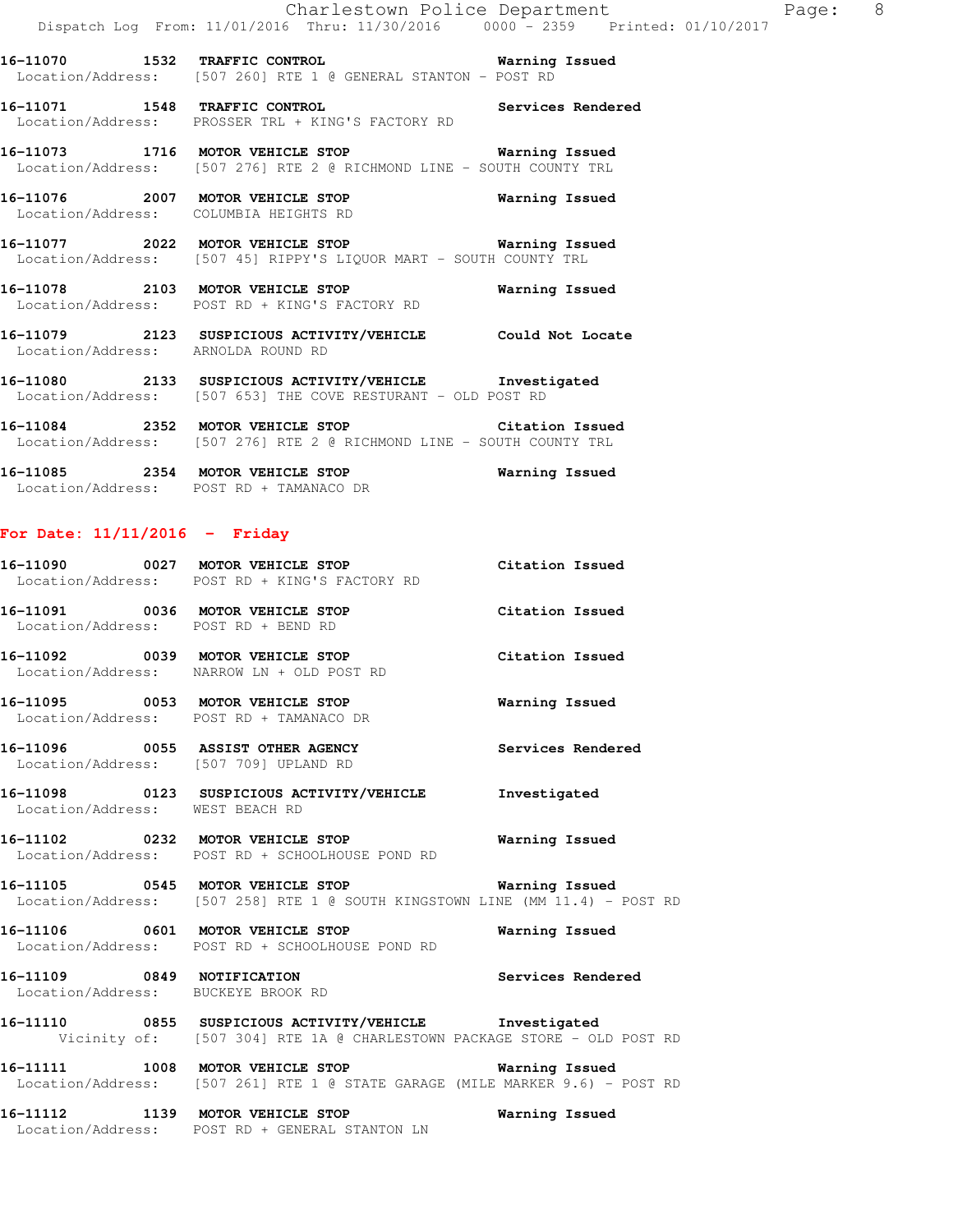**16-11119 1553 TRAFFIC CONTROL Warning Issued**  Location/Address: SOUTH COUNTY TRL + MAPLE LAKE FARM RD

**16-11120 1610 POLICE INFORMATION Investigated**  Location/Address: FORT NINIGRET RD

**16-11122 1625 FOLLOW-UP INVESTIGATION Could Not Locate**  Location/Address: OLD POST RD

**16-11123 1839 TRAFFIC CONTROL Services Rendered**  Location/Address: ARNOLDA ROUND RD

**16-11125 2020 THREATS Investigated**  Location/Address: OLD SHANNOCK RD

**16-11126 2034 ALARM, BURGLAR Investigated**  Location/Address: [507 712] EAST BEACH RD

**16-11129 2334 SUSPICIOUS ACTIVITY/VEHICLE Arrest(s) Made**  Location/Address: [507 258] RTE 1 @ SOUTH KINGSTOWN LINE (MM 11.4) - POST RD Refer To Arrest:  $\frac{16-151-AR}{2}$ Arrest: CIMINERO, ANN M Address: 341 CAROLINA BACK RD CHARLESTOWN, RI Age: 56 Charges: DUI/DRUGS/ALCOHOL/1ST OFFENSE - B.A.C. UNKNOWN Refusal to Submit to Chemical Test - 1st Violation

### **For Date: 11/12/2016 - Saturday**

**16-11130 0029 OFFICER WANTED Unfounded**  Location/Address: TOCKWOTTEN COVE RD + JOHNSON LN **16-11132 0503 MVA - Minor Citation Issued**  Location/Address: WEST BEACH RD + SURFSIDE AVE

Refer To Accident: 16-160-AC **16-11136 0922 MOTOR VEHICLE STOP Warning Issued**  Location/Address: [507 200] RTE 1 @ PACKAGE STORE - POST RD

**16-11138 1141 MOTOR VEHICLE STOP Warning Issued**  Location/Address: [507 261] RTE 1 @ STATE GARAGE (MILE MARKER 9.6) - POST RD

**16-11139 1256 POLICE INFORMATION Investigated**  Location/Address: LAURI DR

**16-11140 1303 ANIMAL COMPLAINT Taken/Refered to Other A**  Location/Address: CHARLES AVE

**16-11141 1350 PARKING VIOLATIONS Citation Issued**  Location/Address: CHARLESTOWN BEACH RD

**16-11142 1603 TRAFFIC CONTROL Services Rendered**  Location/Address: POST RD + KING'S FACTORY RD

**16-11146 2019 MOTOR VEHICLE STOP Warning Issued**  Location/Address: [507 45] RIPPY'S LIQUOR MART - SOUTH COUNTY TRL

**16-11150 2046 FIRE, BRUSH Investigated**  Location/Address: JACQUELINE LN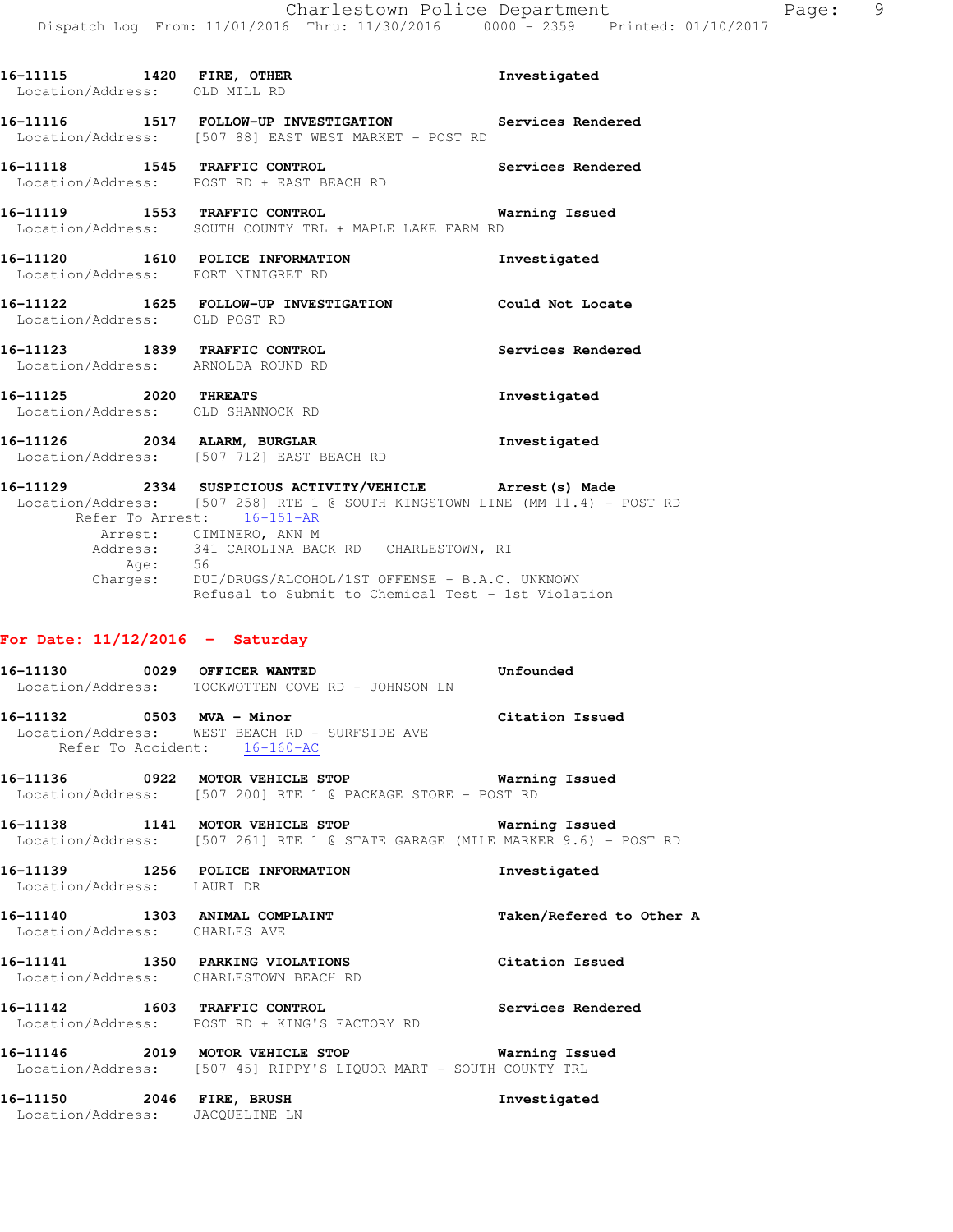| 16–11151                        | 2125 | OFFICER WANTED<br>Location/Address: BURDICKVILLE RD             | Investigated                                                                                        |  |
|---------------------------------|------|-----------------------------------------------------------------|-----------------------------------------------------------------------------------------------------|--|
| 16–11152                        | 2243 | MOTOR VEHICLE COMPLAINT                                         | Unfounded<br>Location/Address: [507 287] RTE 112 @ CHARLESTOWN ELEMENTARY SCHOOL - CAROLINA BACK RD |  |
| For Date: $11/13/2016$ - Sunday |      |                                                                 |                                                                                                     |  |
| 16–11154                        | 0101 | MOTOR VEHICLE STOP<br>Location/Address: POST RD + WILDFLOWER RD | Warning Issued                                                                                      |  |

- **16-11156 0132 ASSIST OTHER POLICE DEPT Services Rendered**  Location/Address: [507 276] RTE 2 @ RICHMOND LINE - SOUTH COUNTY TRL
- **16-11160 0347 ALARM, FIRE False Alarm**  Location/Address: SAND PLAIN RD
- **16-11163 0640 MOTOR VEHICLE STOP Warning Issued**  Location/Address: POST RD + EAST BEACH RD
- **16-11165 0835 PARKING VIOLATIONS No Action Required**  Location/Address: [507 321] CHARLESTOWN BEACH - CHARLESTOWN BEACH RD
- **16-11166 0848 MOTOR VEHICLE STOP Warning Issued**  Location/Address: POST RD + SCHOOLHOUSE POND RD
- **16-11170 1103 ASSIST CITIZEN Services Rendered**  Location/Address: [507 642] CHARLESTOWN POLICE DEPARTMENT - OLD POST RD
- 16-11171 1233 DISABLED MV **Services Rendered** Vicinity of: [507 73] CUTS N STUFF HAIR STYLIST - MATUNUCK SCHOOLHOUSE RD
- **16-11172 1240 DISABLED MV Services Rendered**  Location/Address: [507 100] RTE 1 @ FIORES (MILE MARKER 8.0) - POST RD
- **16-11173 1255 PARKING VIOLATIONS Citation Issued**  Location/Address: CHARLESTOWN BEACH RD
- **16-11174 1255 PARKING VIOLATIONS Citation Issued**  Location/Address: [507 321] CHARLESTOWN BEACH - CHARLESTOWN BEACH RD
- **16-11175 1402 TRESPASSING Investigated**  Location/Address: EAST BEACH RD
- **16-11176 1504 FOLLOW-UP INVESTIGATION Investigated**  Location/Address: EAST BEACH RD
- **16-11177 1504 SUSPICIOUS ACTIVITY/VEHICLE Unfounded**  Location/Address: BURDICKVILLE RD + SHUMANKANUC HILL RD
- **16-11178 1546 DISABLED MV Services Rendered**  Location/Address: [507 100] RTE 1 @ FIORES (MILE MARKER 8.0) - POST RD
- **16-11179 1551 ANIMAL COMPLAINT Unfounded**  Location/Address: SOUTH COUNTY TRL
- **16-11181 1734 ASSIST CITIZEN Services Rendered**  Location/Address: [507 72] CUMBERLAND FARMS - OLD POST RD
- **16-11183 2119 SUSPICIOUS ACTIVITY/VEHICLE Services Rendered**  Location/Address: [507 38] CHARLESTOWN POST OFFICE - OLD POST RD

# **For Date: 11/14/2016 - Monday**

| 16-11191<br>0055<br>Location/Address: | MOTOR VEHICLE STOP<br>POST RD + PROSSER TRL       | Warning Issued |
|---------------------------------------|---------------------------------------------------|----------------|
| 16–11192<br>0056<br>Location/Address: | MOTOR VEHICLE STOP<br>POST RD + SOUTH COUNTY TRI. | Warning Issued |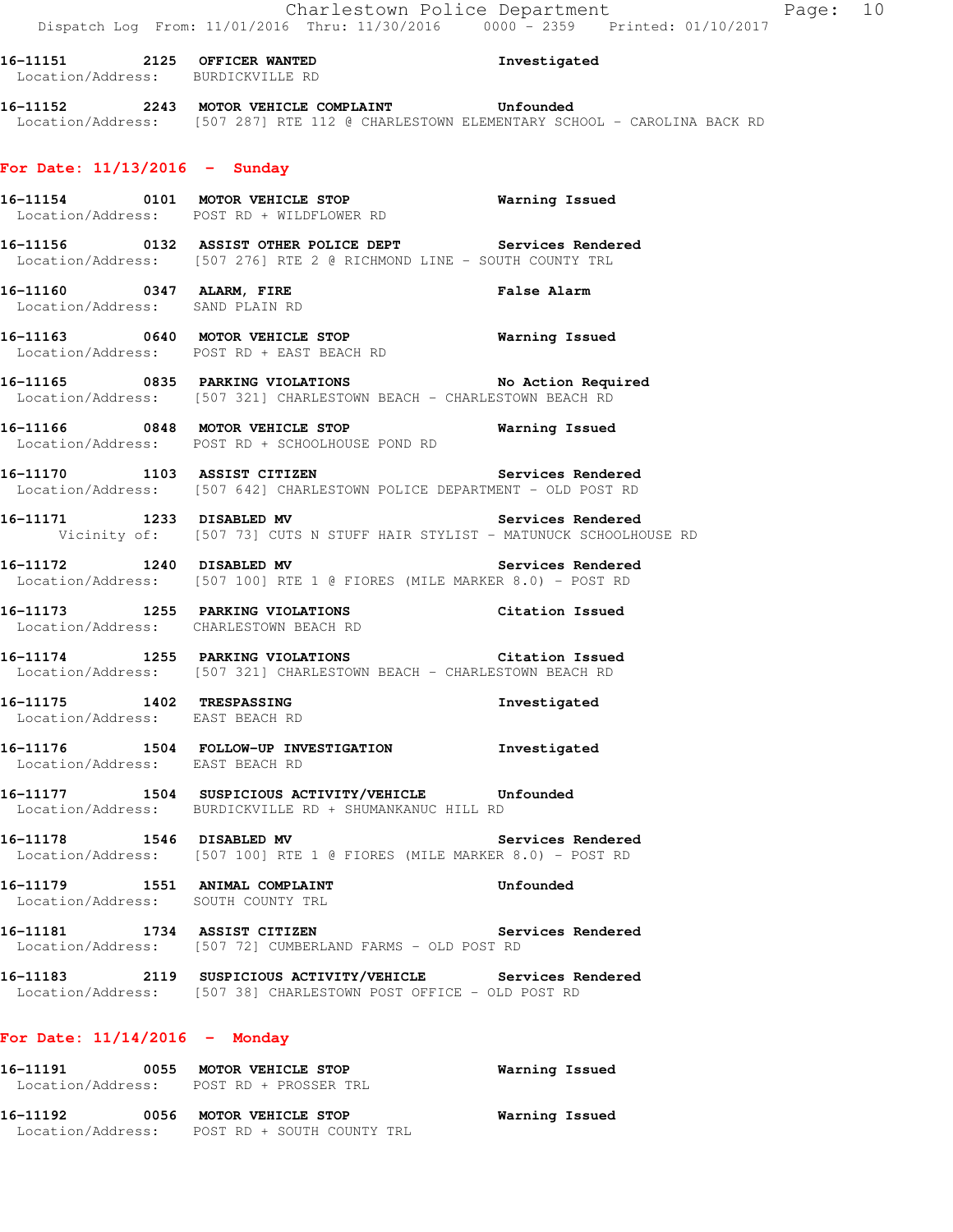|                                                                         | 16-11193 0106 MOTOR VEHICLE STOP Citation Issued<br>Location/Address: POST RD + TAMANACO DR                               |                          |
|-------------------------------------------------------------------------|---------------------------------------------------------------------------------------------------------------------------|--------------------------|
|                                                                         | 16-11202 0220 MOTOR VEHICLE STOP Warning Issued<br>Location/Address: [507 212] SURFSIDE MOTOR INN - NARROW LN             |                          |
|                                                                         | 16-11203 0230 MOTOR VEHICLE STOP<br>Location/Address: POST RD + WILDFLOWER RD                                             | Warning Issued           |
|                                                                         | 16-11204 0231 MOTOR VEHICLE STOP<br>Location/Address: POST RD + SCHOOLHOUSE POND RD                                       | No Action Required       |
|                                                                         | 16-11208 0253 MOTOR VEHICLE STOP<br>Location/Address: CAROLINA BACK RD + SKAGERRAK RD                                     | Warning Issued           |
|                                                                         | 16-11212 0526 MOTOR VEHICLE STOP<br>Location/Address: RICHMOND LINE - SOUTH COUNTY TRL                                    | No Action Required       |
|                                                                         | $16-11213$ 0600 DISABLED MV<br>Location/Address: POST RD + SCHOOLHOUSE POND RD                                            | Services Rendered        |
| Location/Address: POWAGET AVE                                           | 16-11217 0941 WELL BEING CHECK Could Not Locate                                                                           |                          |
|                                                                         | 16-11220 1251 Boating - Assistance Services Rendered<br>Location/Address: PRIVATE DOCK, QUONNIE BREECHWAY - WEST BEACH RD |                          |
| 16-11224 1529 TRESPASSING<br>Location/Address: BISCUIT CITY RD          |                                                                                                                           | Investigated             |
| Location/Address: WEST BEACH RD                                         | 16-11226 1540 ALARM, BURGLAR                                                                                              | Investigated             |
| Location/Address: SOUTH COUNTY TRL                                      | 16-11228 1619 MOTOR VEHICLE STOP                                                                                          | <b>Warning Issued</b>    |
|                                                                         | 16-11230   1649   PSYCHOLOGICAL EMERGENCY   Transported to Hospital Location/Address:   SOUTH COUNTY TRL                  |                          |
|                                                                         | 16-11231 1733 FIRE, BRUSH<br>Location/Address: POST RD                                                                    | Extinquished             |
|                                                                         | 16-11232 1755 OFFICER WANTED Investigated<br>Location/Address: [507 642] CHARLESTOWN POLICE DEPARTMENT - OLD POST RD      |                          |
|                                                                         | 16-11233 1949 ALARM, BURGLAR<br>Location/Address: [507 571] POND SHORE DR                                                 | Building Checked/Secured |
| 16-11238 2338 MOTOR VEHICLE STOP                                        | Location/Address: SOUTH COUNTY TRL + SHANNOCK RD                                                                          | No Action Required       |
| 16-11239 2343 ANIMAL COMPLAINT<br>Location/Address: OLD POST RD         |                                                                                                                           | Could Not Locate         |
| For Date: $11/15/2016$ - Tuesday                                        |                                                                                                                           |                          |
| 16-11244 0112 MOTOR VEHICLE STOP<br>Location/Address: SK LINE - POST RD |                                                                                                                           | Citation Issued          |
|                                                                         |                                                                                                                           |                          |

**16-11245 0130 SUSPICIOUS ACTIVITY/VEHICLE Investigated**  Location/Address: [507 841] BREACHWAY GRILL - CHARLESTOWN BEACH RD

**16-11249 0209 OFFICER WANTED Investigated**  Location/Address: [507 72] CUMBERLAND FARMS - OLD POST RD Refer To Incident: 16-440-OF

**16-11250 0229 MVA - Minor Investigated**  Location/Address: [507 604] BESTWAY GAS STATION - POST RD Refer To Accident: 16-161-AC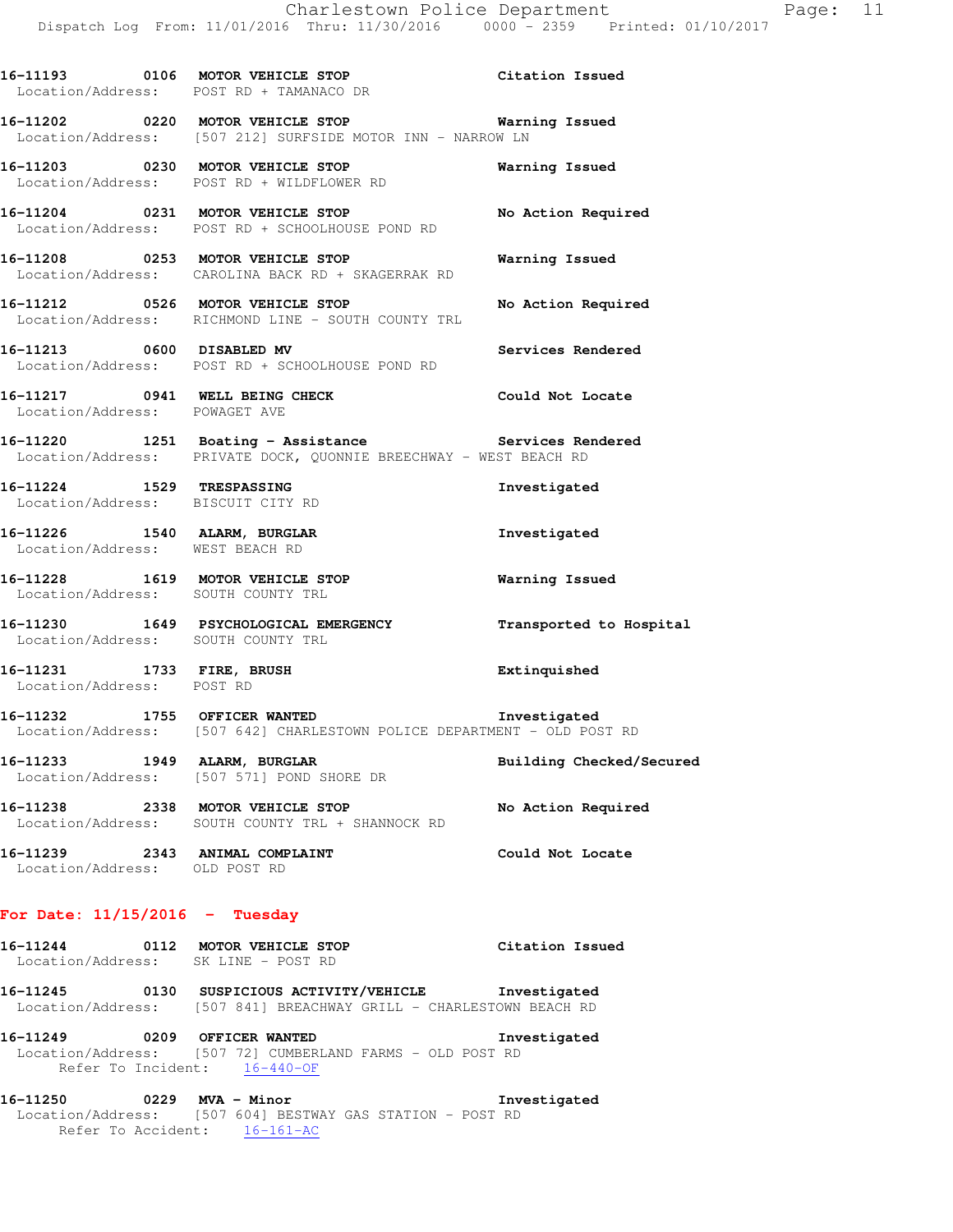| 16-11254 | 0557 | <b>LARCENY</b>                                            |                                                | Investigated   |                                  |
|----------|------|-----------------------------------------------------------|------------------------------------------------|----------------|----------------------------------|
| 16–11253 | 0503 | MOTOR VEHICLE STOP<br>Location/Address: FIORE'S - POST RD |                                                | Warning Issued |                                  |
|          |      |                                                           | DISPALCH LOG FIOM: 11/01/2016 INIU: 11/30/2016 |                | $0000 - 2359$ Printed: $01/10/2$ |

 Location/Address: [507 623] BURDICKVILLE RD Refer To Incident: 16-444-OF

**16-11260 1310 ASSIST OTHER TOWN DEPT No Action Required**  Location/Address: WEST BEACH RD

**16-11264 1430 ROAD HAZARD/OBSTRUCTION Could Not Locate**  Vicinity of: NARROW LN

**16-11266 1649 ALARM, BURGLAR Building Checked/Secured**  Location/Address: [507 495] ARBUTUS TRL

- **16-11271 2119 DOMESTIC/Assault/Diso/Other Investigated**  Location/Address: KLONDIKE RD
- **16-11272 2133 SUSPICIOUS ACTIVITY/VEHICLE Investigated**  Location/Address: KLONDIKE RD

# **For Date: 11/16/2016 - Wednesday**

**16-11282 0133 MOTOR VEHICLE STOP Warning Issued**  Location/Address: FIORE'S - POST RD **16-11290 0522 TRAFFIC CONTROL Services Rendered** 

Location/Address: POST RD + S COUNTY TRL

**16-11291 0658 LARCENY Report Taken**  Location/Address: OLD MILL RD Refer To Incident: 16-441-OF

**16-11295 1138 DISABLED MV Services Rendered**  Location/Address: POST RD + POST RD

**16-11296 1143 MOTOR VEHICLE STOP Warning Issued**  Location/Address: POST RD + WILDFLOWER RD

**16-11299 1513 ASSIST OTHER POLICE DEPT Services Rendered**  Location/Address: SHANNOCK RD

**16-11300 1622 DISABLED MV Services Rendered**  Location/Address: [507 260] RTE 1 @ GENERAL STANTON - POST RD

**16-11301 1627 ASSIST CITIZEN Investigated**  Location/Address: [507 642] CHARLESTOWN POLICE DEPARTMENT - OLD POST RD Refer To Incident: 16-442-OF

**16-11306 1833 MOTOR VEHICLE STOP Citation Issued**  Location/Address: POST RD + NARROW LN

**16-11307 1900 ANNOYING PHONE CALLS Investigated**  Location/Address: [507 29] ARROWHEAD DENTAL - SOUTH COUNTY TRL

**16-11309 2138 MOTOR VEHICLE STOP No Action Required**  Location/Address: CROSSLAND ST **16-11310 2338 FIRE, OTHER False Alarm** 

Location/Address: ALDER RD

## **For Date: 11/17/2016 - Thursday**

| 16–11317          | 0100 |  | MOTOR VEHICLE STOP |                             |  | Warning Issued |  |
|-------------------|------|--|--------------------|-----------------------------|--|----------------|--|
| Location/Address: |      |  |                    | POST RD + KING'S FACTORY RD |  |                |  |
|                   |      |  |                    |                             |  |                |  |

**16-11318 0111 ALARM, BURGLAR False Alarm**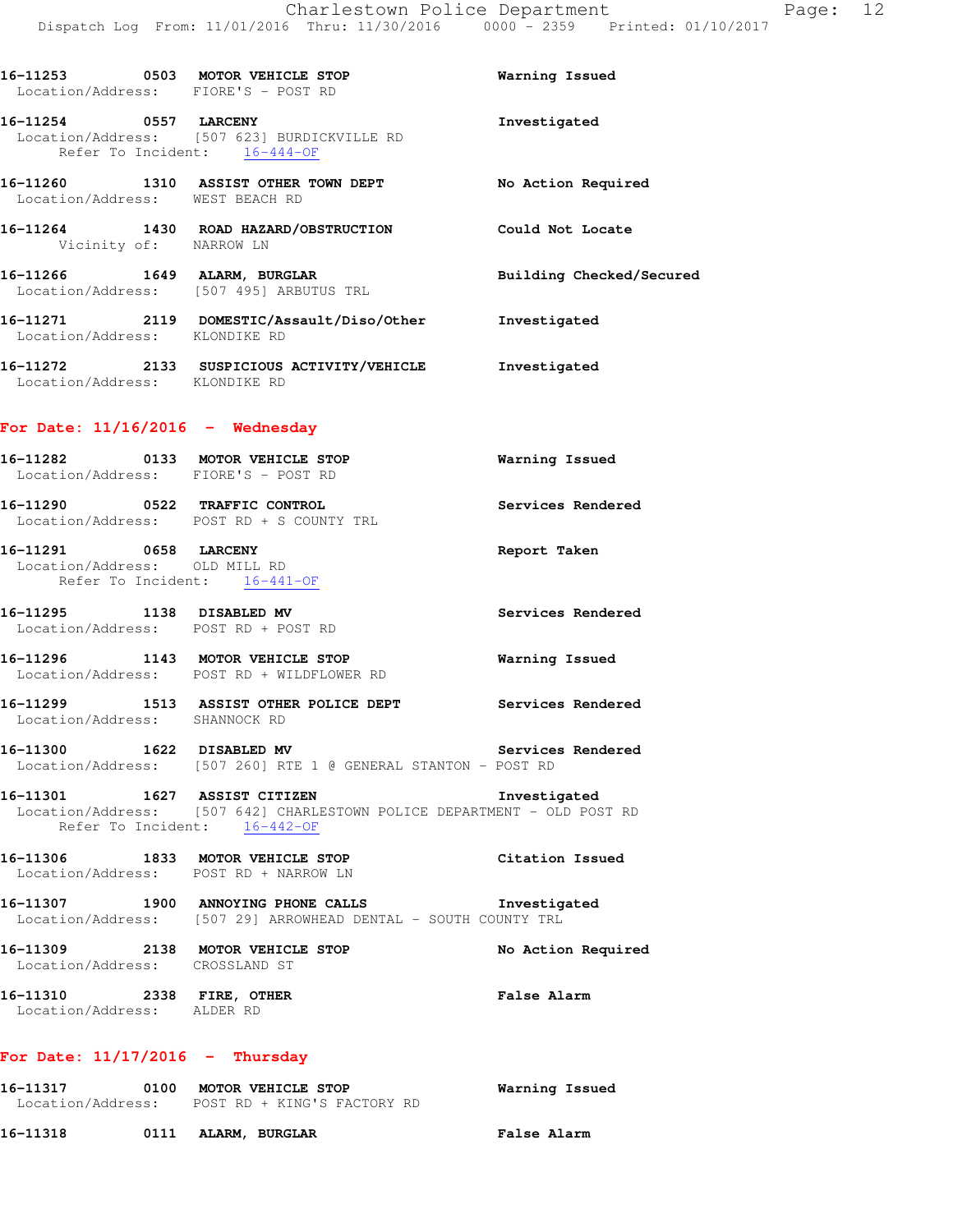|                                                                   | Dispatch Log From: 11/01/2016 Thru: 11/30/2016 0000 - 2359 Printed: 01/10/2017                                                                                                                                                                                                           | Charlestown Police Department | Page: 13 |  |
|-------------------------------------------------------------------|------------------------------------------------------------------------------------------------------------------------------------------------------------------------------------------------------------------------------------------------------------------------------------------|-------------------------------|----------|--|
|                                                                   | Location/Address: [507 410] DUNKIN DONUTS - OLD POST RD                                                                                                                                                                                                                                  |                               |          |  |
|                                                                   | 16-11320 0136 ASSIST OTHER POLICE DEPT Services Rendered<br>Location/Address: [507 258] RTE 1 @ SOUTH KINGSTOWN LINE (MM 11.4) - POST RD                                                                                                                                                 |                               |          |  |
|                                                                   | 16-11327 0334 ALARM, BURGLAR<br>Location/Address: CHARLESTOWN BEACH RD                                                                                                                                                                                                                   | Investigated                  |          |  |
|                                                                   | 16-11328 0619 MOTOR VEHICLE STOP Warning Issued<br>Location/Address: [507 258] RTE 1 @ SOUTH KINGSTOWN LINE (MM 11.4) - POST RD                                                                                                                                                          |                               |          |  |
|                                                                   | 16-11330 0728 TRAFFIC CONTROL<br>Location/Address: SOUTH COUNTY TRL + NEW BISCUIT CITY RD                                                                                                                                                                                                | Warning Issued                |          |  |
| Location/Address: KING'S FACTORY RD                               | 16-11333 0925 DOMESTIC/Assault/Diso/Other                                                                                                                                                                                                                                                | Investigated                  |          |  |
| Location/Address: HOWARD DR<br>Refer To Incident: 16-443-OF       | 16-11334 1124 POLICE INFORMATION                                                                                                                                                                                                                                                         | Investigated                  |          |  |
| 16-11335 1315 ALARM, FIRE<br>Location/Address: OLD MILL RD        |                                                                                                                                                                                                                                                                                          | <b>False Alarm</b>            |          |  |
|                                                                   | 16-11336 1504 TRAFFIC CONTROL<br>Location/Address: POST RD + PROSSER TRL                                                                                                                                                                                                                 | No Action Required            |          |  |
| 16-11337 1519 NOTIFICATION<br>Location/Address: KING'S FACTORY RD |                                                                                                                                                                                                                                                                                          | Services Rendered             |          |  |
| Location/Address: FORT NINIGRET RD                                | 16-11338 1528 POLICE INFORMATION                                                                                                                                                                                                                                                         | Investigated                  |          |  |
| Age: 49                                                           | 16-11339 1541 WARRANT ARREST<br>Location/Address: [507 357] K&S PIZZA - CAROLINA BACK RD<br>Refer To Arrest: 16-152-AR<br>Arrest: WEILBURG, BURKLEY C<br>Address: 17 NEW LONDON TRNPIKE RICHMOND, RI<br>Charges: CYBERSTALKING PROHIBITED/Domestic<br>Refer To Incident: 16-443-OF       | Arrest(s) Made                |          |  |
| 16-11340 1613 POLICE INFORMATION                                  | Location/Address: SHANNOCK RD + OLD COACH RD<br>Refer To Incident: 16-441-OF                                                                                                                                                                                                             | No Action Required            |          |  |
| 16-11341 1634 DISABLED MV                                         | Location/Address: POST RD + SOUTH COUNTY TRL                                                                                                                                                                                                                                             | Services Rendered             |          |  |
|                                                                   | 16-11342 1639 MOTOR VEHICLE STOP <b>Arrest</b> (s) Made<br>Location/Address: [507 266] RTE 1 @ WILLOWS - POST RD<br>Refer To Arrest: 16-153-AR<br>Arrest: DARELIUS, JON R<br>Address: 120 LAND HARBOR DR CHARLESTOWN, RI<br>Age: 49<br>Charges: POSSESSION OF SCHEDULE I, II, III, IV, V |                               |          |  |
|                                                                   | 16-11343 1655 MOTOR VEHICLE COMPLAINT<br>Location/Address: [507 266] RTE 1 @ WILLOWS - POST RD                                                                                                                                                                                           | Warning Issued                |          |  |
| Location/Address: KING'S FACTORY RD                               | 16-11344 1723 DIS CONDUCT / FIGHT                                                                                                                                                                                                                                                        | Investigated                  |          |  |
| Vicinity of: OLD POST RD                                          | 16-11345 1758 ROAD HAZARD/OBSTRUCTION Could Not Locate                                                                                                                                                                                                                                   |                               |          |  |
| Location/Address: KING'S FACTORY RD                               | 16-11346 1830 DIS CONDUCT / FIGHT                                                                                                                                                                                                                                                        | <b>Peace Restored</b>         |          |  |
| 16-11347 2040 MVA - Minor                                         | Location/Address: [507 272] RTE 1 @ WILCOX TAVERN - POST RD                                                                                                                                                                                                                              | Investigated                  |          |  |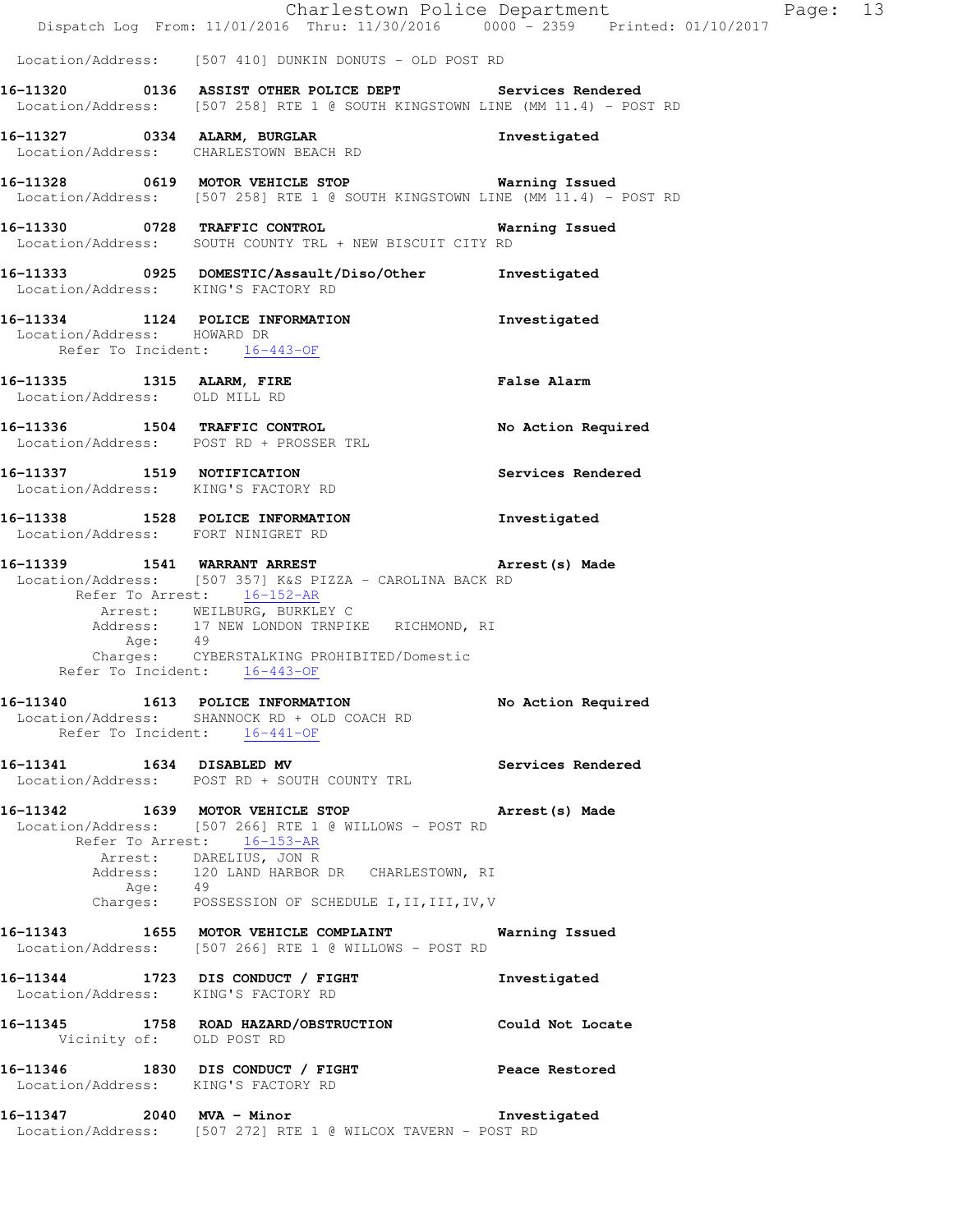| 16-11348          | 2331 OFFICER WANTED | Services Rendered |  |
|-------------------|---------------------|-------------------|--|
| Location/Address: | POST RD             |                   |  |

# **For Date: 11/18/2016 - Friday**

|                                                     | 16-11352 0136 MOTOR VEHICLE STOP Warning Issued<br>Location/Address: POST RD + PROSSER TRL                                               |                       |
|-----------------------------------------------------|------------------------------------------------------------------------------------------------------------------------------------------|-----------------------|
|                                                     | 16-11354 0238 MOTOR VEHICLE STOP<br>Location/Address: POST RD + KING'S FACTORY RD                                                        | <b>Warning Issued</b> |
|                                                     | 16-11358 1007 MVA - Minor<br>Location/Address: BISCUIT CITY RD<br>Refer To Accident: 16-162-AC                                           | Report Taken          |
|                                                     | 16-11359 1155 DISABLED MV<br>Location/Address: POST RD + FALCONE LN                                                                      | Services Rendered     |
| 16-11361 1235 NOTIFICATION                          | Location/Address: BURDICKVILLE RD                                                                                                        | Services Rendered     |
| 16-11362 1312 LARCENY<br>Location/Address: THIRD ST | Refer To Incident: 16-446-OF                                                                                                             | Investigated          |
|                                                     | 16-11363 1510 TEAM EFFORT - TRAFFIC STOP No Action Required<br>Location/Address: POST RD + TAMANACO DR                                   |                       |
| Location/Address: OLD COACH RD                      | 16-11364 1522 OFFICER WANTED<br>Refer To Incident: 16-445-OF                                                                             | Investigated          |
|                                                     | 16-11365 1529 TEAM EFFORT - TRAFFIC STOP Citation Issued<br>Location/Address: POST RD + TAMANACO DR                                      |                       |
|                                                     | 16-11366 1541 TEAM EFFORT - TRAFFIC STOP Citation Issued<br>Location/Address: POST RD + TAMANACO DR                                      |                       |
|                                                     | 16-11367 1551 TEAM EFFORT - TRAFFIC STOP Citation Issued<br>Location/Address: [507 266] RTE 1 @ WILLOWS - POST RD                        |                       |
|                                                     | 16-11368 1602 TEAM EFFORT - TRAFFIC STOP No Action Required<br>Location/Address: POST RD + WILDFLOWER RD                                 |                       |
|                                                     | 16-11369 1613 TEAM EFFORT - TRAFFIC STOP Citation Issued<br>Location/Address: [507 266] RTE 1 @ WILLOWS - POST RD                        |                       |
|                                                     | 16-11370 1625 TEAM EFFORT - TRAFFIC STOP Citation Issued<br>Location/Address: [507 261] RTE 1 @ STATE GARAGE (MILE MARKER 9.6) - POST RD |                       |
|                                                     | 16-11371 1645 TEAM EFFORT - TRAFFIC STOP Citation Issued<br>Location/Address: [507 221] SHERMAN'S AUTO BODY INC - SOUTH COUNTY TRL       |                       |
|                                                     | 16-11372 1654 TEAM EFFORT - TRAFFIC STOP Citation Issued<br>Location/Address: [507 276] RTE 2 @ RICHMOND LINE - SOUTH COUNTY TRL         |                       |
|                                                     | 16-11373 1654 ASSIST OTHER AGENCY<br>Location/Address: [507 318] EAST BEACH STATE PARKING LOT - EAST BEACH RD                            | Services Rendered     |
|                                                     | 16-11374 1702 TEAM EFFORT - TRAFFIC STOP Citation Issued<br>Location/Address: SOUTH COUNTY TRL + NEW BISCUIT CITY RD                     |                       |
|                                                     | 16-11375 1712 TEAM EFFORT - TRAFFIC STOP Citation Issued<br>Location/Address: [507 221] SHERMAN'S AUTO BODY INC - SOUTH COUNTY TRL       |                       |
|                                                     | 16-11376 1717 SUSPICIOUS ACTIVITY/VEHICLE Unfounded<br>Location/Address: [507 410] DUNKIN DONUTS - OLD POST RD                           |                       |
|                                                     | 16-11377 1721 TEAM EFFORT - TRAFFIC STOP Citation Issued                                                                                 |                       |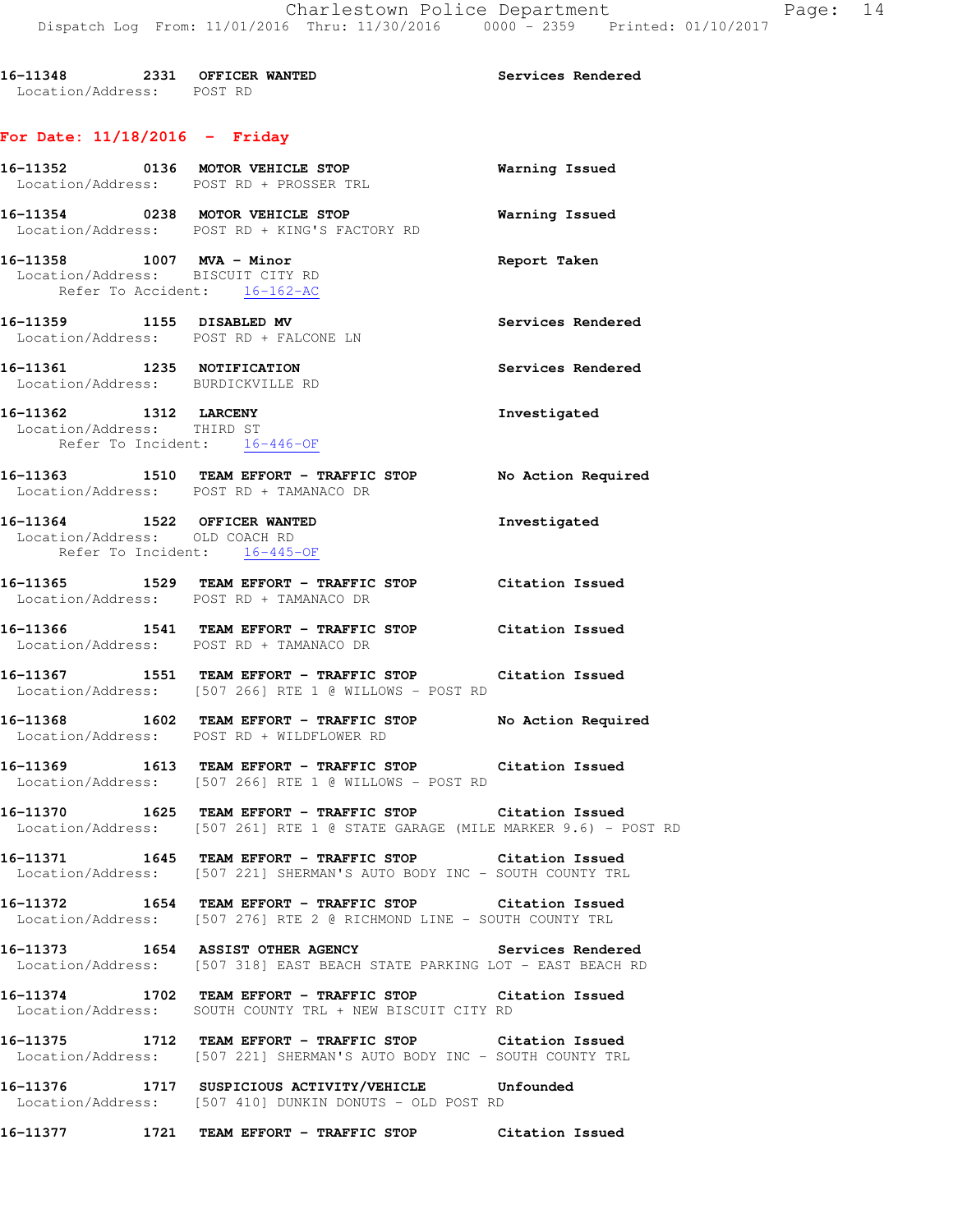Charlestown Police Department The Page: 15 Dispatch Log From: 11/01/2016 Thru: 11/30/2016 0000 - 2359 Printed: 01/10/2017 Location/Address: SOUTH COUNTY TRL + NEW BISCUIT CITY RD **16-11378 1733 TEAM EFFORT - TRAFFIC STOP Citation Issued**  Location/Address: [507 221] SHERMAN'S AUTO BODY INC - SOUTH COUNTY TRL **16-11379 1745 TEAM EFFORT - TRAFFIC STOP Citation Issued**  Location/Address: [507 276] RTE 2 @ RICHMOND LINE - SOUTH COUNTY TRL **16-11380 1753 TEAM EFFORT - TRAFFIC STOP Citation Issued**  Location/Address: [507 221] SHERMAN'S AUTO BODY INC - SOUTH COUNTY TRL **16-11381 1800 MOTOR VEHICLE STOP Warning Issued**  Location/Address: [507 263] RTE 1 @ TOURIST INFO (MILE MARKER 7.6) - POST RD **16-11382 1802 TEAM EFFORT - TRAFFIC STOP Citation Issued**  Location/Address: SOUTH COUNTY TRL + NEW BISCUIT CITY RD **16-11383 1811 DISTURBANCE/Music/Noise Unfounded**  Location/Address: SOUTH LEWIS ST **16-11384 1813 TEAM EFFORT - TRAFFIC STOP No Action Required**  Location/Address: SOUTH COUNTY TRL + NEW BISCUIT CITY RD **16-11385 1820 TEAM EFFORT - TRAFFIC STOP No Action Required**  Location/Address: SOUTH COUNTY TRL + NEW BISCUIT CITY RD **16-11386 1828 TEAM EFFORT - TRAFFIC STOP Citation Issued**  Location/Address: [507 221] SHERMAN'S AUTO BODY INC - SOUTH COUNTY TRL 16-11387 1846 ALARM, BURGLAR **Building Checked/Secured**  Location/Address: [507 475] SKAGERRAK RD **16-11388 1901 TEAM EFFORT - TRAFFIC STOP Citation Issued**  Location/Address: [507 266] RTE 1 @ WILLOWS - POST RD **16-11389 1919 FIRE, BRUSH Investigated**  Location/Address: COLUMBIA HEIGHTS RD **16-11390 1921 TEAM EFFORT - TRAFFIC STOP Citation Issued**  Location/Address: POST RD + SCHOOLHOUSE POND RD **16-11391 1931 TEAM EFFORT - TRAFFIC STOP Citation Issued**  Location/Address: [507 266] RTE 1 @ WILLOWS - POST RD **16-11392 1951 TEAM EFFORT - TRAFFIC STOP Citation Issued**  Location/Address: POST RD + KING'S FACTORY RD **16-11395 2020 TEAM EFFORT - TRAFFIC STOP Citation Issued**  Location/Address: [507 266] RTE 1 @ WILLOWS - POST RD **16-11396 2034 TEAM EFFORT - TRAFFIC STOP Citation Issued**  Location/Address: [507 372] SOUTH SHORE MENTAL HEALTH - OLD POST RD **16-11397 2054 TEAM EFFORT - TRAFFIC STOP Citation Issued**  Location/Address: POST RD + WILDFLOWER RD **16-11398 2104 TEAM EFFORT - TRAFFIC STOP Citation Issued**  Location/Address: POST RD + KING'S FACTORY RD **16-11399 2119 TEAM EFFORT - TRAFFIC STOP Citation Issued**  Location/Address: [507 100] RTE 1 @ FIORES (MILE MARKER 8.0) - POST RD **16-11400 2146 TEAM EFFORT - TRAFFIC STOP Citation Issued**  Location/Address: [507 266] RTE 1 @ WILLOWS - POST RD **16-11401 2201 TEAM EFFORT - TRAFFIC STOP Citation Issued**  Location/Address: POST RD + TAMANACO DR **16-11402 2216 TEAM EFFORT - TRAFFIC STOP Citation Issued** 

Location/Address: [507 100] RTE 1 @ FIORES (MILE MARKER 8.0) - POST RD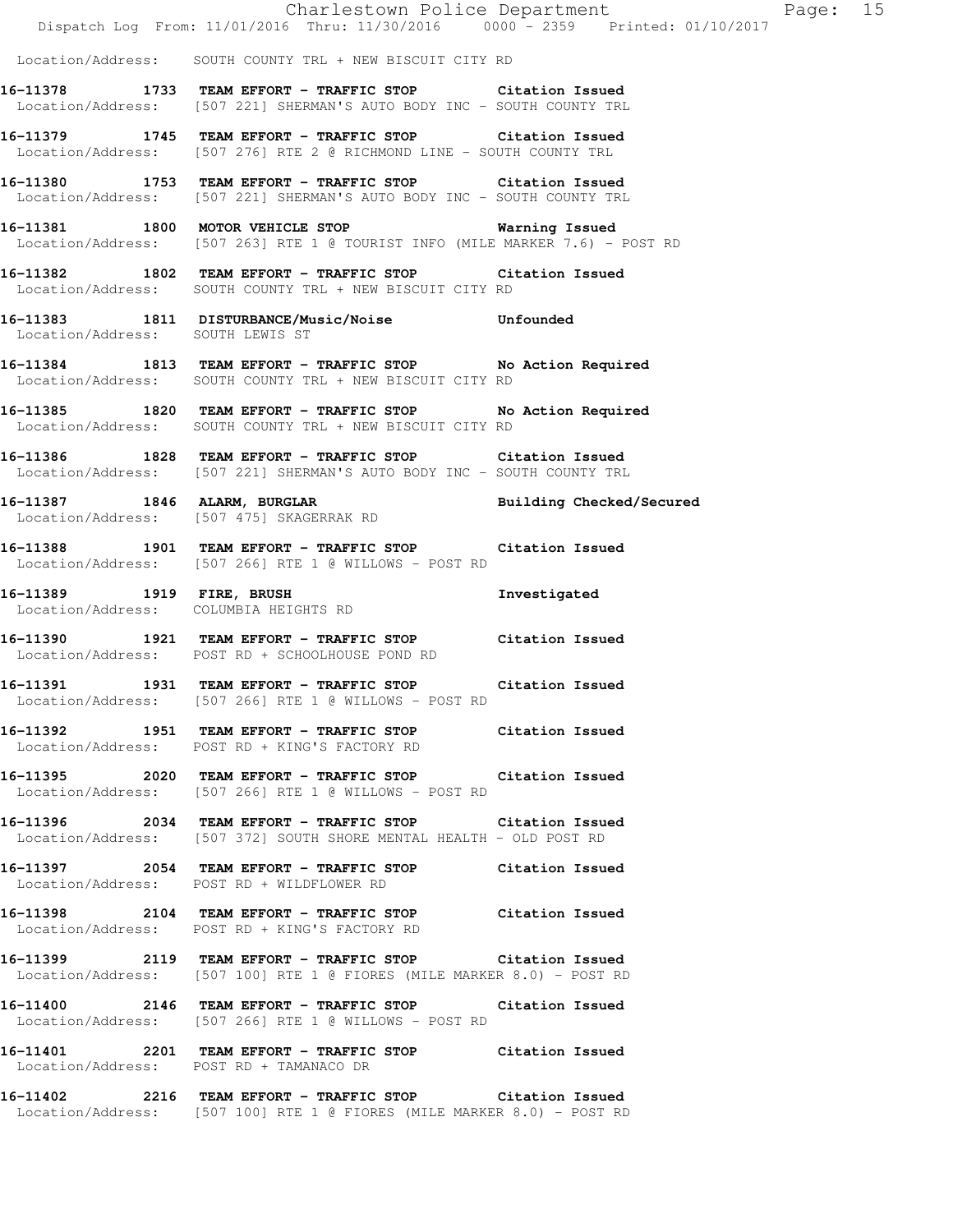| 16-11403<br>2229  | TEAM EFFORT - TRAFFIC STOP | Citation Issued |
|-------------------|----------------------------|-----------------|
| Location/Address: | POST RD + WILDFLOWER RD    |                 |
|                   |                            |                 |

**16-11404 2241 TEAM EFFORT - TRAFFIC STOP Citation Issued**  Location/Address: POST RD + WILDFLOWER RD

# **For Date: 11/19/2016 - Saturday**

- **16-11406 0046 MOTOR VEHICLE STOP No Action Required**  Location/Address: SOUTH COUNTY TRL + NEW BISCUIT CITY RD
- **16-11408 0056 MOTOR VEHICLE STOP Warning Issued**  Location/Address: [507 45] SOUTH COUNTY TRL
- **16-11412 0701 PARKING VIOLATIONS No Action Required**  Location/Address: [507 321] CHARLESTOWN BEACH - CHARLESTOWN BEACH RD
- **16-11413 0905 FOLLOW-UP INVESTIGATION Investigated**  Location/Address: BISCUIT CITY RD
- **16-11416 1108 TEAM EFFORT TRAFFIC STOP Citation Issued**  Location/Address: ROSS HILL RD + LAUREL RD
- **16-11417 1126 TEAM EFFORT TRAFFIC STOP Citation Issued**  Location/Address: ROSS HILL RD + KLONDIKE RD
- **16-11418 1140 MOTOR VEHICLE STOP Investigated**  Location/Address: OLD COACH RD + LADY SLIPPER DR
- **16-11419 1152 POLICE INFORMATION Services Rendered**  Location/Address: [507 406] OLD COACH RD
- **16-11420 1202 LOST/STOLEN LICENSE PLATES Report Taken**  Location/Address: GENERAL STANTON LN Refer To Incident: 16-447-OF
- **16-11421 1226 ANIMAL COMPLAINT Services Rendered**  Location/Address: PASQUISETT TRL
- **16-11422 1247 MOTOR VEHICLE STOP No Action Required**  Vicinity of: [507 64] RATHSKELLER RESTAURANT - OLD COACH RD
- **16-11423 1256 MOTOR VEHICLE STOP No Action Required**  Location/Address: OLD COACH RD + EAST PASQUISETT TRL
- **16-11424 1306 TEAM EFFORT TRAFFIC STOP Citation Issued**  Location/Address: POST RD + SOUTH COUNTY TRL
- **16-11425 1318 TEAM EFFORT TRAFFIC STOP Citation Issued**  Location/Address: POST RD + SOUTH COUNTY TRL
- **16-11426 1352 TEAM EFFORT TRAFFIC STOP Citation Issued**  Location/Address: SOUTH COUNTY TRL + CAROLINA BACK RD
- **16-11427 1410 TEAM EFFORT TRAFFIC STOP Citation Issued**  Location/Address: SOUTH COUNTY TRL + WIITALA DR
- **16-11428 1416 POLICE INFORMATION Investigated**  Location/Address: [507 642] CHARLESTOWN POLICE DEPARTMENT - OLD POST RD Refer To Incident: 16-448-OF
- **16-11429 1425 TEAM EFFORT TRAFFIC STOP Citation Issued**  Location/Address: SOUTH COUNTY TRL + WIITALA DR
- **16-11430 1433 TEAM EFFORT TRAFFIC STOP Citation Issued**  Location/Address: SOUTH COUNTY TRL + CAROLINA BACK RD
- **16-11431 1441 TEAM EFFORT TRAFFIC STOP Citation Issued**  Location/Address: SOUTH COUNTY TRL + CAROLINA BACK RD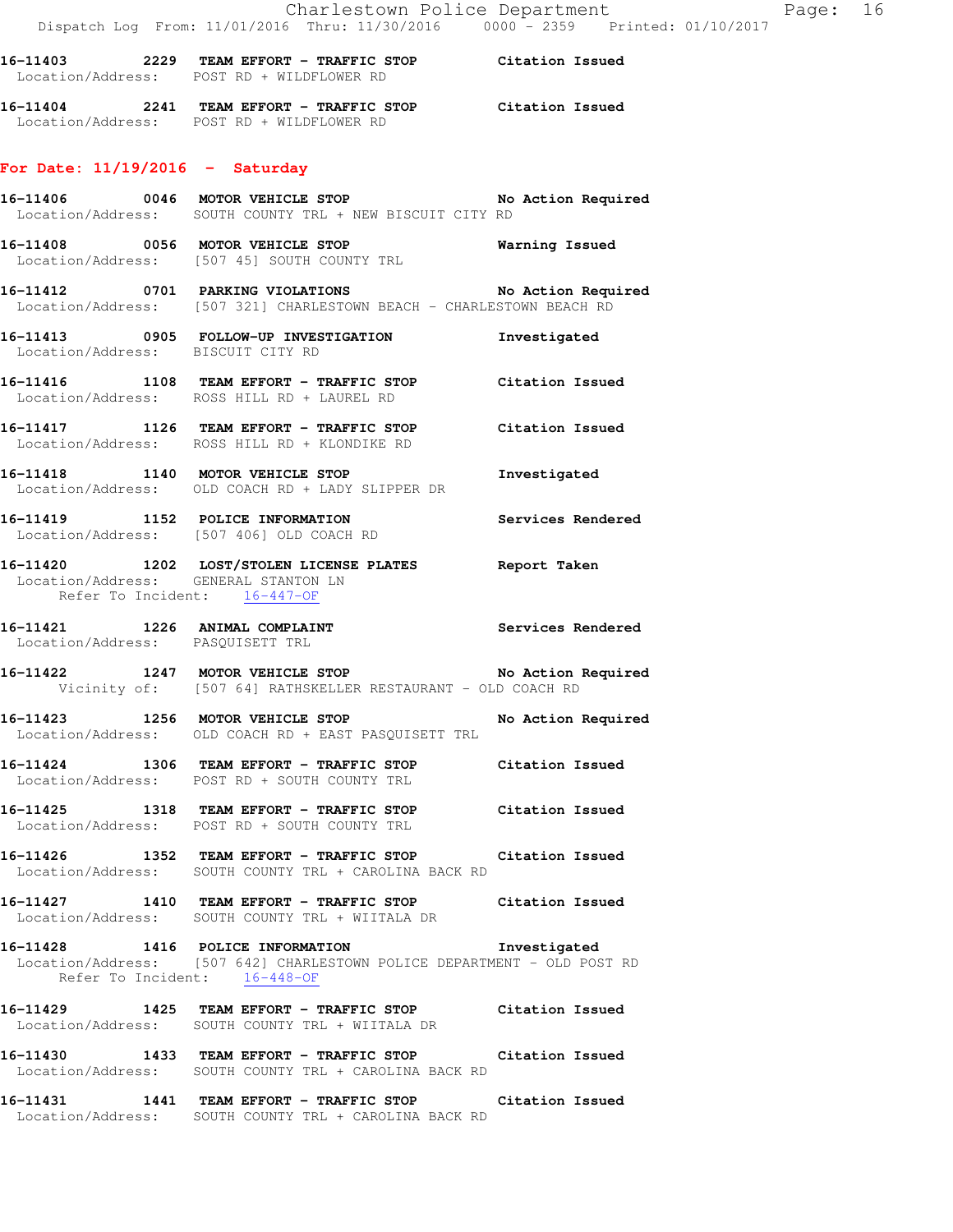|  | Charlestown Police Department                  |                                     |  | Page: 17 |  |
|--|------------------------------------------------|-------------------------------------|--|----------|--|
|  | Dispatch Log From: 11/01/2016 Thru: 11/30/2016 | $0000 - 2359$ Printed: $01/10/2017$ |  |          |  |

| 16-11432<br>Location/Address: | 1450 | MOTOR VEHICLE STOP<br>SOUTH COUNTY TRL + WIITALA DR                             | Citation Issued |  |
|-------------------------------|------|---------------------------------------------------------------------------------|-----------------|--|
| 16–11433<br>Location/Address: | 1459 | MOTOR VEHICLE STOP<br>SOUTH COUNTY TRL + JONATHAN DR                            | Citation Issued |  |
| 16–11434                      | 1645 | MOTOR VEHICLE STOP<br>Location/Address: [507 72] CUMBERLAND FARMS - OLD POST RD | Warning Issued  |  |

**16-11435 1657 SUSPICIOUS ACTIVITY/VEHICLE Services Rendered**  Location/Address: [507 31] BLUE SHUTTERS BEACH - EAST BEACH RD

**16-11437 1857 ASSIST OTHER POLICE DEPT Services Rendered**  Location/Address: [507 275] RTE 1 @ WESTERLY LINE - POST RD

**16-11438 1905 TEAM EFFORT - TRAFFIC STOP Citation Issued**  Location/Address: POST RD + WILDFLOWER RD

**16-11439 1924 TEAM EFFORT - TRAFFIC STOP Citation Issued**  Location/Address: POST RD + WILDFLOWER RD

**16-11440 1938 TEAM EFFORT - TRAFFIC STOP No Action Required**  Location/Address: POST RD + KING'S FACTORY RD

**16-11441 1954 TEAM EFFORT - TRAFFIC STOP Citation Issued**  Location/Address: [507 266] RTE 1 @ WILLOWS - POST RD

**16-11442 2019 TEAM EFFORT - TRAFFIC STOP Arrest(s) Made**  Location/Address: [507 260] RTE 1 @ GENERAL STANTON - POST RD Refer To Arrest: 16-154-AR Arrest: GATES, JOHN M Address: 14 PHILLIPS ST Apt. #2R WICKFORD, RI Age: 54 Charges: DUI/DRUGS/ALCOHOL/1ST OFFENSE - B.A.C. UNKNOWN Refusal to Submit to Chemical Test - 1st Violation

**16-11443 2135 DISTURBANCE/Music/Noise Unfounded**  Location/Address: [507 405] SOUTH COUNTY TRL

#### **For Date: 11/20/2016 - Sunday**

Location/Address: POST RD + PROSSER TRL

**16-11463 0425 ALARM, BURGLAR Building Checked/Secured**  Location/Address: [507 44] KINGSTON PIZZA - OLD POST RD **16-11472 0807 ALARM, FIRE False Alarm** 

Location/Address: [507 33] BROOKSIDE APARTMENTS - SOUTH COUNTY TRL

**16-11473 0924 ALARM, BURGLAR Building Checked/Secured**  Location/Address: [507 30] ATLANTIC ANIMAL HOSPITAL - SOUTH COUNTY TRL

**16-11474 1100 TEAM EFFORT - TRAFFIC STOP Citation Issued**  Location/Address: [507 100] RTE 1 @ FIORES (MILE MARKER 8.0) - POST RD

**16-11475 1110 TEAM EFFORT - TRAFFIC STOP Citation Issued**  Location/Address: POST RD + PROSSER TRL **16-11476 1129 TEAM EFFORT - TRAFFIC STOP Citation Issued**  Location/Address: POST RD + PROSSER TRL **16-11477 1134 MVA - Minor Investigated**  Location/Address: SAND PLAIN RD **16-11478 1139 TEAM EFFORT - TRAFFIC STOP No Action Required**  Location/Address: POST RD + PROSSER TRL **16-11479 1151 TEAM EFFORT - TRAFFIC STOP Citation Issued**  Location/Address: POST RD + PROSSER TRL **16-11480 1155 MOTOR VEHICLE STOP Warning Issued**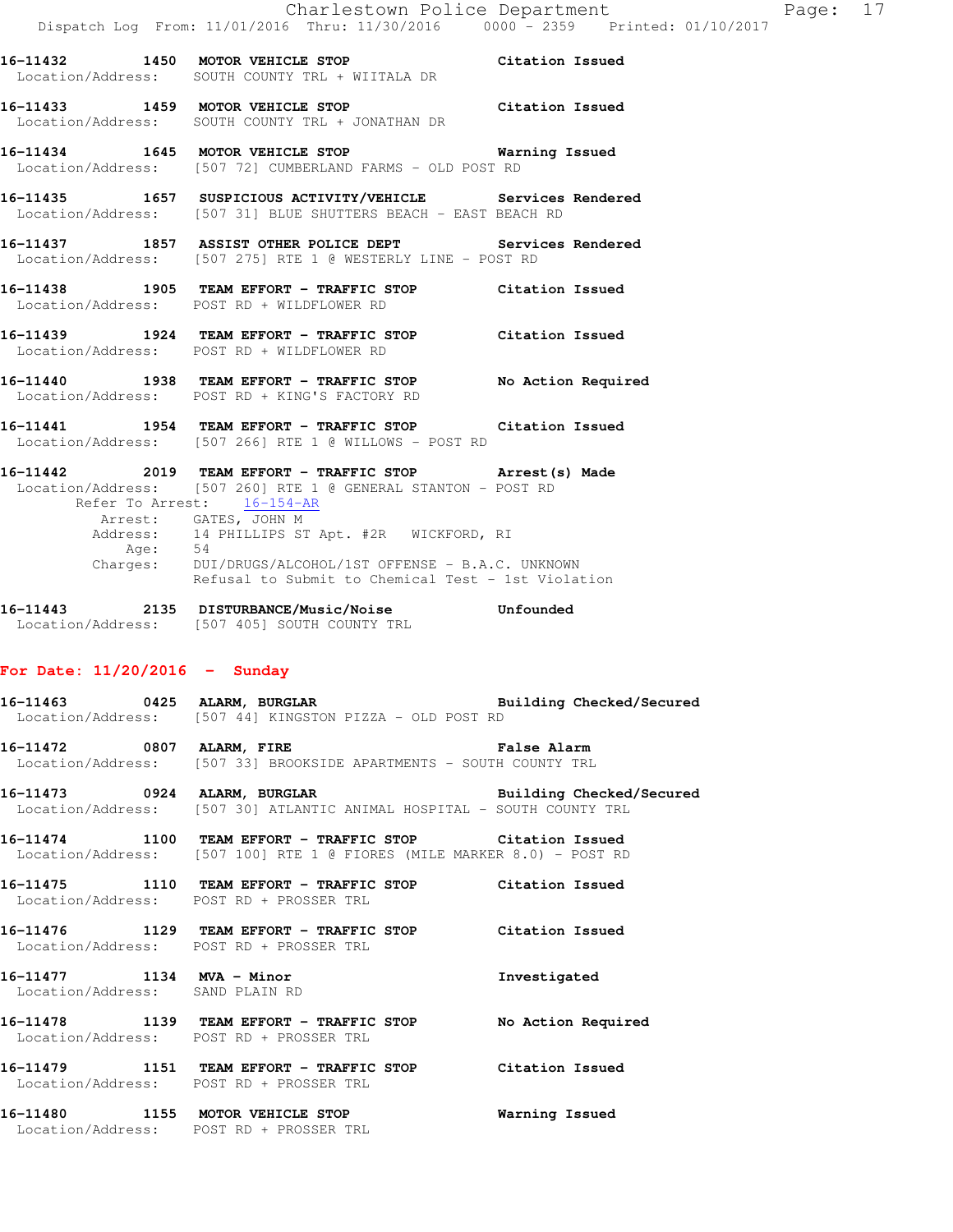**16-11481 1201 ALARM, BURGLAR False Alarm**  Location/Address: [507 372] SOUTH SHORE MENTAL HEALTH - OLD POST RD **16-11482 1210 TEAM EFFORT - TRAFFIC STOP Citation Issued**  Location/Address: POST RD + TAMANACO DR **16-11483 1253 TEAM EFFORT - TRAFFIC STOP Citation Issued**  Location/Address: [507 276] RTE 2 @ RICHMOND LINE - SOUTH COUNTY TRL **16-11484 1304 TEAM EFFORT - TRAFFIC STOP Citation Issued**  Location/Address: [507 276] RTE 2 @ RICHMOND LINE - SOUTH COUNTY TRL **16-11485 1323 TEAM EFFORT - TRAFFIC STOP No Action Required**  Location/Address: [507 364] CROTTY AND SONS AUTO BODY - SOUTH COUNTY TRL **16-11486 1339 TEAM EFFORT - TRAFFIC STOP Citation Issued**  Location/Address: [507 100] RTE 1 @ FIORES (MILE MARKER 8.0) - POST RD **16-11487 1342 DISABLED MV Services Rendered**  Location/Address: POST RD + EAST BEACH RD **16-11488 1351 TEAM EFFORT - TRAFFIC STOP Citation Issued**  Location/Address: [507 854] WINDSWEPT INN - PROSSER TRL **16-11489 1400 TEAM EFFORT - TRAFFIC STOP No Action Required**  Location/Address: [507 266] RTE 1 @ WILLOWS - POST RD **16-11490 1408 TEAM EFFORT - TRAFFIC STOP No Action Required**  Location/Address: POST RD + TAMANACO DR **16-11491 1415 TEAM EFFORT - TRAFFIC STOP Citation Issued**  Location/Address: POST RD + PROSSER TRL **16-11492 1439 ROAD HAZARD/OBSTRUCTION No Action Required**  Location/Address: POST RD + FALCONE LN **16-11494 1605 MOTOR VEHICLE STOP Warning Issued**  Location/Address: [507 221] SHERMAN'S AUTO BODY INC - SOUTH COUNTY TRL **16-11495 1609 ASSIST OTHER POLICE DEPT Arrest(s) Made**  Location/Address: MAPLE LAKE FARM RD + SHANNOCK RD Refer To Arrest: 16-155-AR Arrest: ROTHENBUSCH, LISA A Address: 1 OLD DEPOT RD HOPKINTON, RI Age: 56 Charges: BENCH WARRANT ISSUED FROM 4TH DISTRICT COURT **16-11496 1643 MOTOR VEHICLE COMPLAINT Investigated**  Location/Address: BISCUIT CITY RD **16-11497 1727 ROAD HAZARD/OBSTRUCTION Services Rendered**  Location/Address: [507 271] RTE 1 @ MICHAEL'S - POST RD **16-11499 1808 ANIMAL COMPLAINT Services Rendered**  Location/Address: [507 271] RTE 1 @ MICHAEL'S - POST RD 16-11500 1827 ANIMAL COMPLAINT **16-11500** Services Rendered Location/Address: OLD MILL RD **16-11501 1908 ALARM, BURGLAR Building Checked/Secured**  Location/Address: [507 354] PAT'S POWER EQUIPMENT - OLD POST RD **16-11505 2344 MOTOR VEHICLE STOP Warning Issued**  Location/Address: RICHMOND LINE - SOUTH COUNTY TRL **For Date: 11/21/2016 - Monday 16-11522 0548 TRAFFIC CONTROL Services Rendered** 

Location/Address: POST RD + GENERAL STANTON LN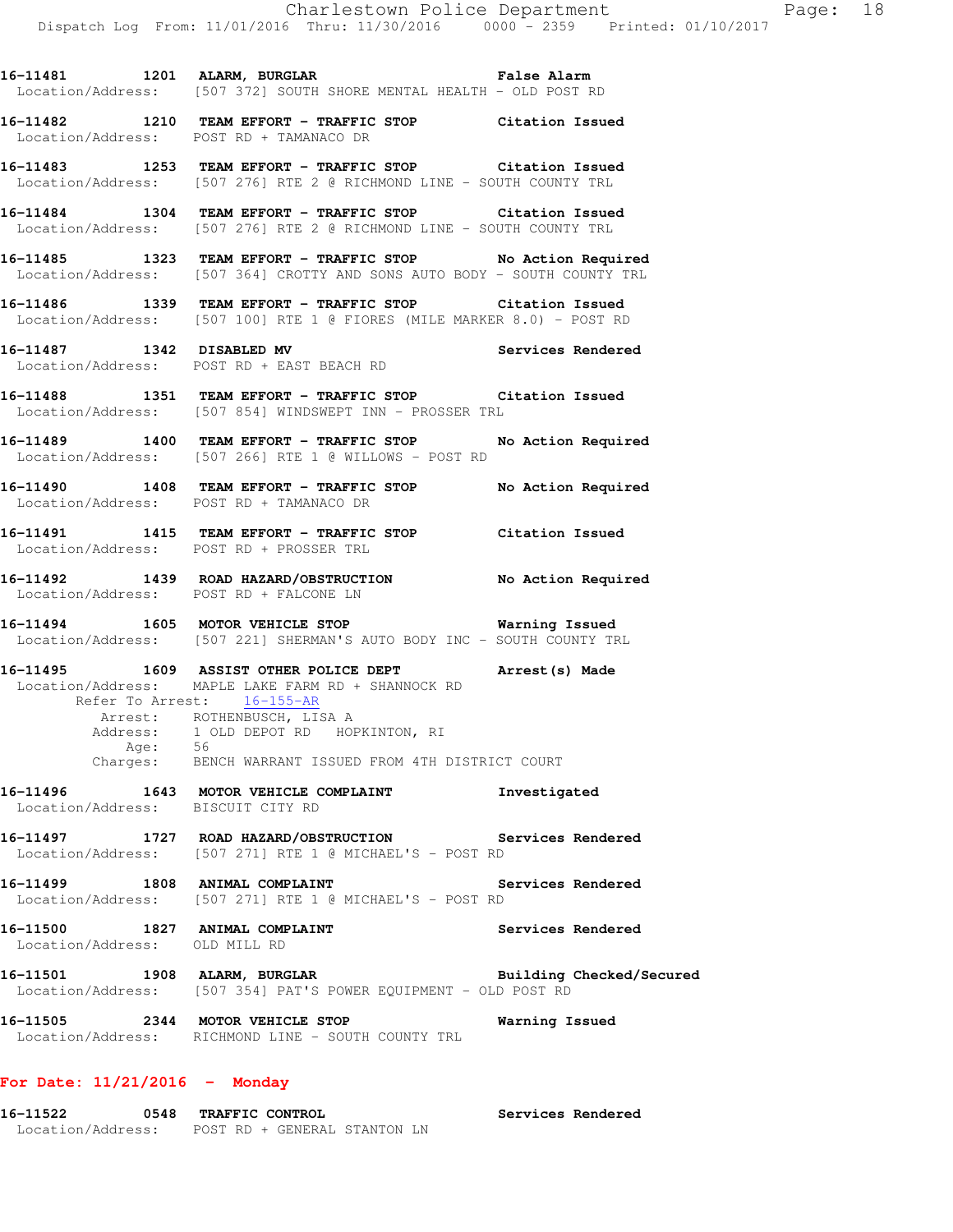| Location/Address: FIORE'S - POST RD                              | 16-11523 0554 MOTOR VEHICLE STOP 6 Warning Issued                                                                            |                          |
|------------------------------------------------------------------|------------------------------------------------------------------------------------------------------------------------------|--------------------------|
|                                                                  | 16-11524 0742 TRANSPORT 3 Services Rendered<br>Location/Address: [507 69] CHARLESTOWN AMBULANCE-RESCUE SERVICE - OLD POST RD |                          |
| Location/Address: THIRD ST                                       | 16-11529 0903 FOLLOW-UP INVESTIGATION Investigated                                                                           |                          |
| Refer To Incident: 16-449-OF                                     | 16-11530 0942 DOMESTIC/Assault/Diso/Other Report Taken<br>Location/Address: [507 33] BROOKSIDE APARTMENTS - SOUTH COUNTY TRL |                          |
| Location/Address: ROSS HILL RD                                   | 16-11531 1052 FOLLOW-UP INVESTIGATION Could Not Locate                                                                       |                          |
|                                                                  | 16-11533 1230 MOTOR VEHICLE STOP <b>Warning Issued</b><br>Location/Address: POST RD + FALCONE LN                             |                          |
| 16-11536 1443 TRESPASSING<br>Location/Address: ASHAWAY COLONY LN |                                                                                                                              | Services Rendered        |
| Location/Address: DUDLEY LN                                      | 16-11537 1501 ALARM, BURGLAR                                                                                                 | Building Checked/Secured |
|                                                                  | 16-11539 1502 ANIMAL COMPLAINT Services Rendered<br>Location/Address: CHARLESTOWN - SHUMANKANUC HILL RD                      |                          |
|                                                                  | 16-11540   1651   ANIMAL COMPLAINT<br>Location/Address: POST RD + WARREN RD                                                  | Removed Hazard           |
| Location/Address: JONATHAN DR                                    | 16-11541 1719 SUSPICIOUS ACTIVITY/VEHICLE Investigated                                                                       |                          |
| Location/Address: NUTMEG LN                                      | 16-11542 1730 SUSPICIOUS ACTIVITY/VEHICLE Investigated                                                                       |                          |

**16-11543 1912 FOLLOW-UP INVESTIGATION Investigated**  Location/Address: [507 33] BROOKSIDE APARTMENTS - SOUTH COUNTY TRL

# **For Date: 11/22/2016 - Tuesday**

|                                                                             | 16-11547 0025 MOTOR VEHICLE STOP<br>Location/Address: SOUTH COUNTY TRL + BOTKA DR | Warning Issued     |
|-----------------------------------------------------------------------------|-----------------------------------------------------------------------------------|--------------------|
| 16-11558 0116 MOTOR VEHICLE STOP<br>Location/Address: SK LINE - POST RD     |                                                                                   | Warning Issued     |
| 16-11560 0127 MOTOR VEHICLE STOP<br>Location/Address: SK LINE - POST RD     |                                                                                   | Warning Issued     |
| 16-11562 0200 TRANSPORT<br>Location/Address: RAILROAD AVE                   |                                                                                   | Services Rendered  |
| 16-11566 0535 MOTOR VEHICLE STOP                                            | Location/Address: POST RD + GENERAL STANTON LN                                    | Warning Issued     |
| 16-11567 0611 MOTOR VEHICLE STOP<br>Location/Address: POST RD + PROSSER TRL |                                                                                   | Warning Issued     |
|                                                                             | 16-11568 0713 TRAFFIC CONTROL<br>Location/Address: KLONDIKE RD + ROSS HILL RD     | No Action Required |
|                                                                             | Location/Address: [507 372] SOUTH SHORE MENTAL HEALTH - OLD POST RD               |                    |
| 16-11570 0806 TRAFFIC CONTROL<br>Location/Address: POST RD + FALCONE LN     |                                                                                   | Warning Issued     |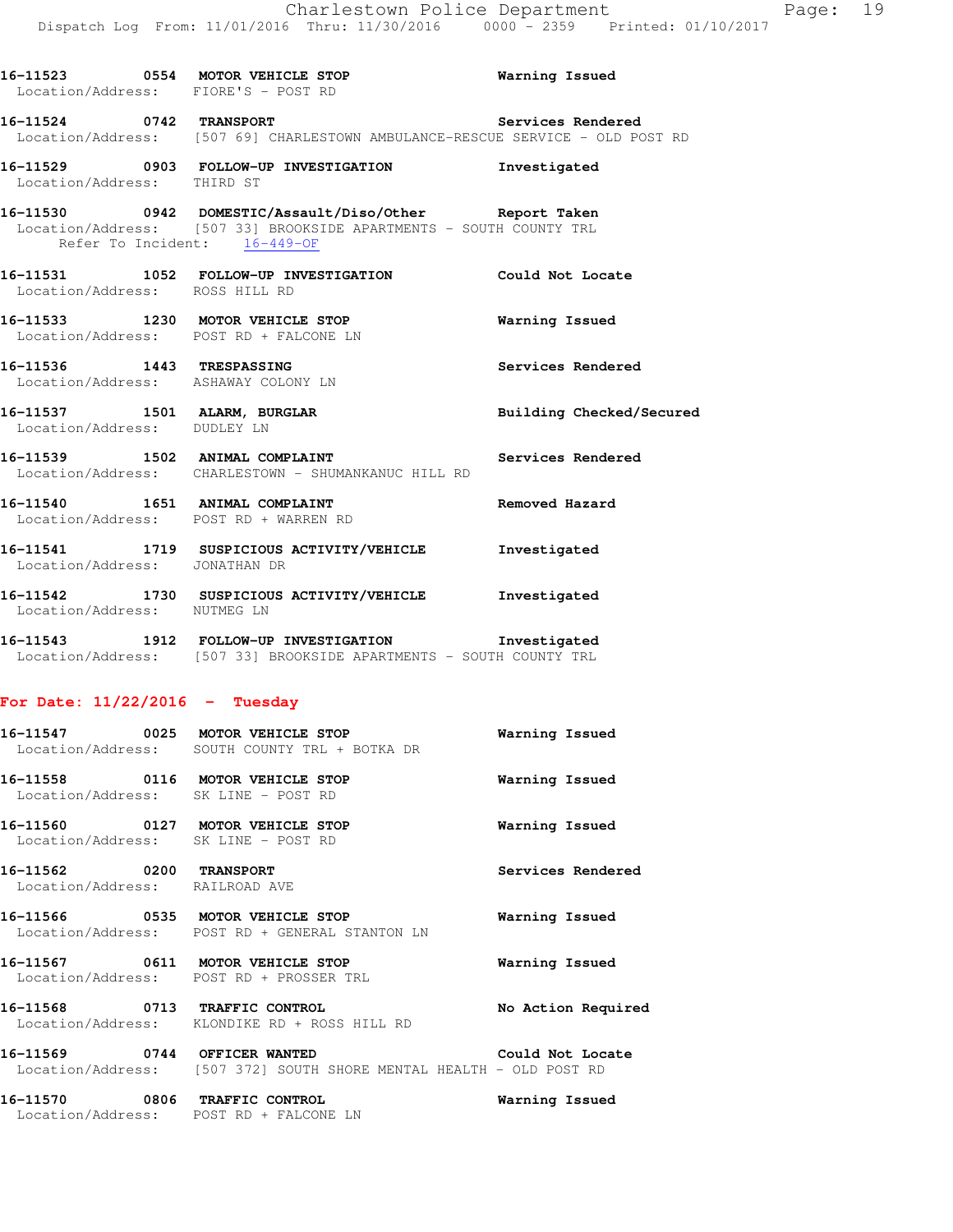|                                    | Dispatch Log From: 11/01/2016 Thru: 11/30/2016 0000 <sup>-</sup> 2359 Printed: 01/10/2017                                                                                                                                                                                  | Charlestown Police Department | Page: 20 |  |
|------------------------------------|----------------------------------------------------------------------------------------------------------------------------------------------------------------------------------------------------------------------------------------------------------------------------|-------------------------------|----------|--|
|                                    | 16-11571 0817 MOTOR VEHICLE STOP No Action Required<br>Location/Address: POST RD + LAKESIDE DR                                                                                                                                                                             |                               |          |  |
|                                    | 16-11572 0837 MOTOR VEHICLE STOP 6 Warning Issued<br>Location/Address: SOUTH COUNTY TRL + BOTKA DR                                                                                                                                                                         |                               |          |  |
|                                    | 16-11573 0843 TEAM EFFORT - TRAFFIC STOP Warning Issued<br>Location/Address: SOUTH COUNTY TRL + SHANNOCK RD                                                                                                                                                                |                               |          |  |
|                                    | 16-11575 0911 TEAM EFFORT - TRAFFIC STOP Citation Issued<br>Location/Address: SHANNOCK RD + ASHLEY LN                                                                                                                                                                      |                               |          |  |
|                                    | 16-11576 0923 TRANSPORT Services Rendered<br>Location/Address: [507 69] CHARLESTOWN AMBULANCE-RESCUE SERVICE - OLD POST RD                                                                                                                                                 |                               |          |  |
|                                    | 16-11577 0934 BURGLARY (B & E)<br>Location/Address: [507 406] OLD COACH RD                                                                                                                                                                                                 | Investigated                  |          |  |
|                                    | 16-11578 0957 ANIMAL COMPLAINT 16-11578 Investigated<br>Location/Address: CHARLESTOWN - CAROLINA BACK RD                                                                                                                                                                   |                               |          |  |
|                                    | 16-11579 1018 TRANSPORT<br>Location/Address: [507 69] CHARLESTOWN AMBULANCE-RESCUE SERVICE - OLD POST RD                                                                                                                                                                   | Taken/Refered to Other A      |          |  |
|                                    | 16-11580 1044 SUSPICIOUS ACTIVITY/VEHICLE Investigated<br>Location/Address: CHARLESTOWN BEACH RD                                                                                                                                                                           |                               |          |  |
|                                    | 16-11582 1129 VANDALISM 16-11582 Report Taken<br>Location/Address: [507 415] FRANCIS C CARTER MEMORIAL PRESERVE - CAROLINA BACK RD<br>Refer To Incident: 16-450-OF                                                                                                         |                               |          |  |
|                                    | 16-11583 1158 HOUSE CHECK<br>Location/Address: [507 49] CHARLESTOWN TOWN BEACH - CHARLESTOWN BEACH RD                                                                                                                                                                      | Building Checked/Secured      |          |  |
|                                    | 16-11588 1613 MOTOR VEHICLE STOP 6 Warning Issued<br>Location/Address: POST RD + SCHOOLHOUSE POND RD                                                                                                                                                                       |                               |          |  |
|                                    | 16-11590 1702 DISABLED MV<br>Location/Address: [507 276] RTE 2 @ RICHMOND LINE - SOUTH COUNTY TRL                                                                                                                                                                          | Services Rendered             |          |  |
|                                    | 16-11591 1828 MOTOR VEHICLE COMPLAINT Unfounded<br>Location/Address: [507 258] RTE 1 @ SOUTH KINGSTOWN LINE (MM 11.4) - POST RD                                                                                                                                            |                               |          |  |
|                                    | 16-11592 1919 WARRANT ARREST<br>Location/Address: [507 406] OLD COACH RD<br>Refer To Arrest: 16-157-AR<br>Arrest: READY, MICKEY J<br>Address: 374 OLD COACH RD CHARLESTOWN, RI<br>Age: 43<br>Charges: MANUFAC/POSS/DELIVER SCH 1/II<br>POSSESSION OF MARIJUANA-1st OFFENSE | Arrest(s) Made                |          |  |
|                                    | 16-11593 2108 LIQUOR LAW VIOLATION Could Not Locate<br>Location/Address: [507 45] RIPPY'S LIQUOR MART - SOUTH COUNTY TRL                                                                                                                                                   |                               |          |  |
| For Date: $11/23/2016$ - Wednesday |                                                                                                                                                                                                                                                                            |                               |          |  |
|                                    | 16-11597 0029 MOTOR VEHICLE STOP 6 Warning Issued<br>Location/Address: [507 362] RTE 2 @ SUNOCO - SOUTH COUNTY TRL                                                                                                                                                         |                               |          |  |
| Location/Address: HIGHLAND RD      | 16-11600 0104 ALARM, BURGLAR                                                                                                                                                                                                                                               | Building Checked/Secured      |          |  |
|                                    | 16-11601 0109 MOTOR VEHICLE STOP<br>Location/Address: POST RD + WEST BEACH RD                                                                                                                                                                                              | <b>Warning Issued</b>         |          |  |
|                                    | 16-11602 0128 MOTOR VEHICLE STOP Citation Issued<br>Location/Address: [507 100] RTE 1 @ FIORES (MILE MARKER 8.0) - POST RD                                                                                                                                                 |                               |          |  |
|                                    | 16-11603 0139 MOTOR VEHICLE STOP                                                                                                                                                                                                                                           | Citation Issued               |          |  |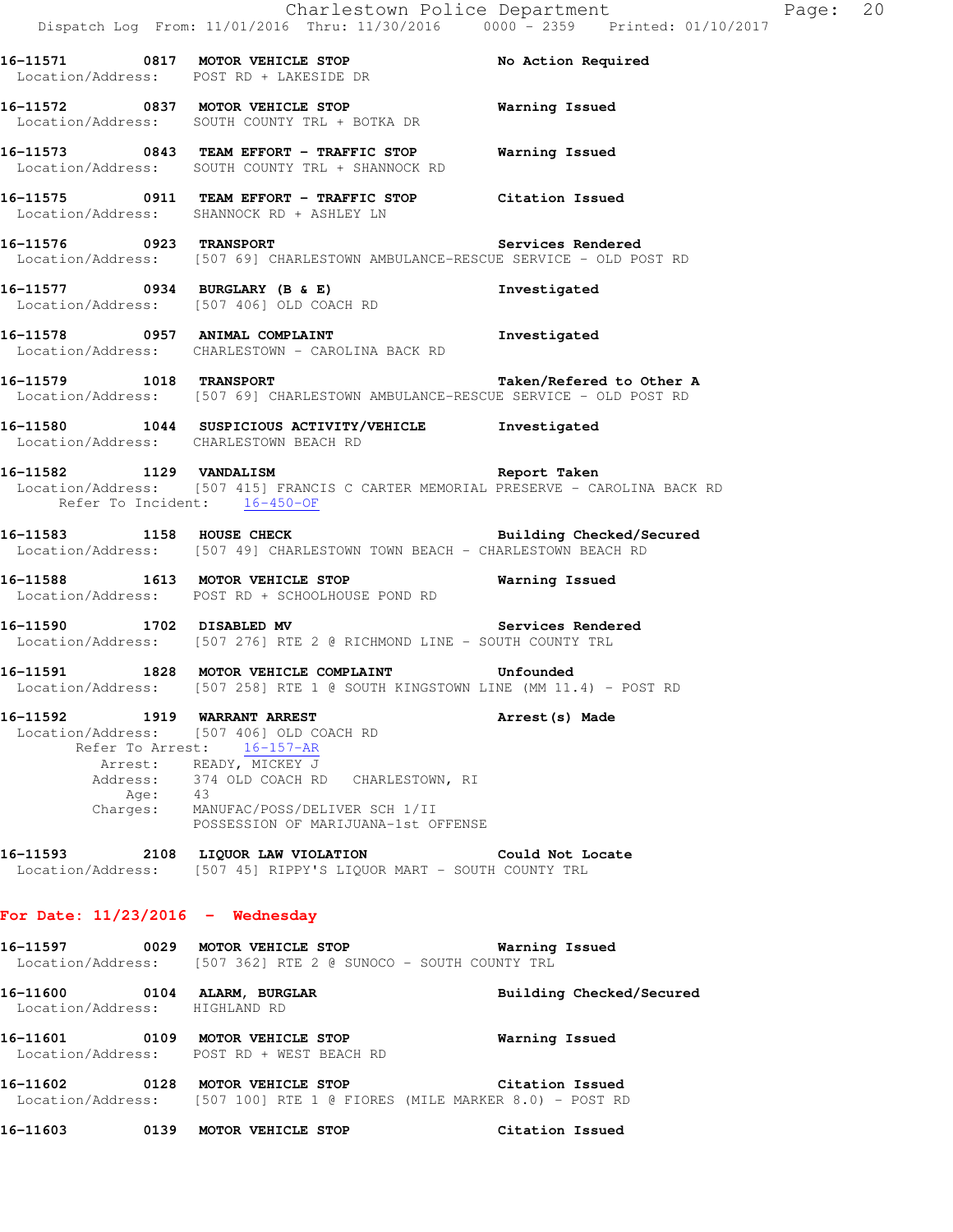|                                                                        | Dispatch Log From: 11/01/2016 Thru: 11/30/2016 0000 - 2359 Printed: 01/10/2017                                                            | Charlestown Police Department | Page: | 21 |
|------------------------------------------------------------------------|-------------------------------------------------------------------------------------------------------------------------------------------|-------------------------------|-------|----|
|                                                                        | Location/Address: POST RD + KING'S FACTORY RD                                                                                             |                               |       |    |
|                                                                        | 16-11604 0154 MOTOR VEHICLE STOP 6 Warning Issued<br>Location/Address: [507 100] RTE 1 @ FIORES (MILE MARKER 8.0) - POST RD               |                               |       |    |
|                                                                        | 16-11605 0207 MOTOR VEHICLE STOP<br>Location/Address: [507 100] RTE 1 @ FIORES (MILE MARKER 8.0) - POST RD                                | No Action Required            |       |    |
|                                                                        | 16-11614 0626 MOTOR VEHICLE STOP<br>Location/Address: POST RD + SCHOOLHOUSE POND RD                                                       | Warning Issued                |       |    |
|                                                                        | 16-11615 0713 TRANSPORT 16-11615 Transported to Hospital<br>Location/Address: [507 69] CHARLESTOWN AMBULANCE-RESCUE SERVICE - OLD POST RD |                               |       |    |
| Location/Address: CLEARVIEW RD                                         | 16-11618 0844 ALARM, BURGLAR                                                                                                              | Building Checked/Secured      |       |    |
| 16-11620 0956 TRANSPORT<br>Location/Address: EAST QUAIL RUN            |                                                                                                                                           | Transported to Hospital       |       |    |
|                                                                        | 16-11625 1403 DISABLED MV<br>Location/Address: POST RD + FALCONE LN                                                                       | Services Rendered             |       |    |
| Location/Address: OLD SHANNOCK RD                                      | 16-11627 1427 ALARM, FIRE                                                                                                                 | <b>False Alarm</b>            |       |    |
| Location/Address: COLUMBIA HEIGHTS RD                                  | 16-11628 1441 MOTOR VEHICLE COMPLAINT 1nvestigated                                                                                        |                               |       |    |
| Location/Address: RIVERVIEW DR                                         | 16-11629 1444 SUSPICIOUS ACTIVITY/VEHICLE                                                                                                 | Investigated                  |       |    |
| Location/Address: SHANNOCK RD                                          | 16-11630 1524 MOTOR VEHICLE STOP                                                                                                          | Warning Issued                |       |    |
|                                                                        | 16-11631 1529 TRAFFIC CONTROL<br>Location/Address: WORDEN'S POND RD + SHANNOCK RD                                                         | Warning Issued                |       |    |
|                                                                        | 16-11633 1532 TEAM EFFORT - TRAFFIC STOP<br>Location/Address: POST RD + SOUTH COUNTY TRL                                                  | Services Rendered             |       |    |
| 16-11632 1535 TRAFFIC CONTROL<br>Location/Address: POST RD + WARREN RD |                                                                                                                                           | Services Rendered             |       |    |
|                                                                        | 16-11634 1628 POLICE INFORMATION<br>Location/Address: [507 642] CHARLESTOWN POLICE DEPARTMENT - OLD POST RD                               | Investigated                  |       |    |
|                                                                        | 16-11635 1656 MOTOR VEHICLE STOP<br>Location/Address: POST RD + SCHOOLHOUSE POND RD                                                       | Warning Issued                |       |    |
| 16-11638 1926 MOTOR VEHICLE STOP                                       | Location/Address: WORDEN'S POND RD + SHANNOCK RD                                                                                          | Warning Issued                |       |    |
|                                                                        | 16-11639 1936 MOTOR VEHICLE STOP<br>Location/Address: WORDEN'S POND RD + SHANNOCK RD                                                      | Warning Issued                |       |    |
| 16-11640 1949 MOTOR VEHICLE STOP                                       | Location/Address: WORDEN'S POND RD + SHANNOCK RD                                                                                          | Warning Issued                |       |    |
|                                                                        | 16-11643 2020 MOTOR VEHICLE STOP<br>Location/Address: [507 260] RTE 1 @ GENERAL STANTON - POST RD                                         | Warning Issued                |       |    |
| 16-11644 2200 TAMPERING w/ M/V                                         | Location/Address: COLUMBIA HEIGHTS OVAL<br>Refer To Incident: 16-451-OF                                                                   | Report Taken                  |       |    |

# **For Date: 11/24/2016 - Thursday**

| 16-11658          | 1743 ALARM, BURGLAR        | <b>False Alarm</b> |
|-------------------|----------------------------|--------------------|
| Location/Address: | [507 405] SOUTH COUNTY TRL |                    |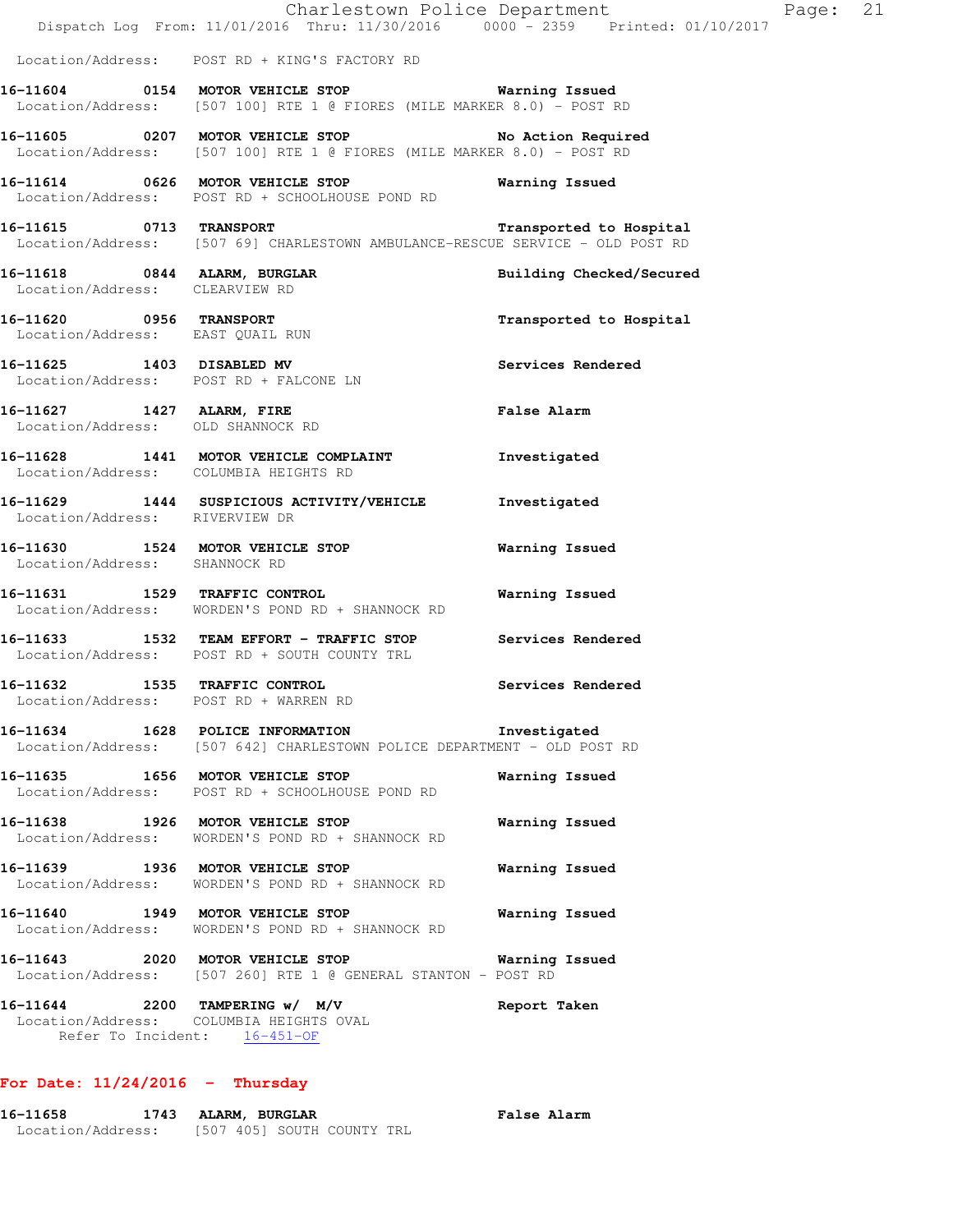16-11661 1823 ALARM, BURGLAR **Building Checked/Secured**  Location/Address: [507 475] SKAGERRAK RD **16-11666 1909 MOTOR VEHICLE STOP Services Rendered**  Location/Address: [507 283] RTE 2 @ GIFT BARN - SOUTH COUNTY TRL **16-11667 1919 PSYCHOLOGICAL EMERGENCY Transported to Hospital** 

Location/Address: OLD POST RD

**16-11668 1940 PSYCHOLOGICAL EMERGENCY Transported to Hospital**  Location/Address: [507 669] PASTORE LIESURE CENTER - KING'S FACTORY RD

**16-11669 1957 MOTOR VEHICLE COMPLAINT Taken/Refered to Other A**  Location/Address: CAROLINA BACK RD + ALTON CAROLINA RD

**16-11670 2053 DISTURBANCE/Music/Noise Unfounded**  Location/Address: ROSS HILL RD + POST RD **16-11672 2302 ALARM, BURGLAR Building Checked/Secured** 

Location/Address: [507 802] RAM ISLAND RD

## **For Date: 11/25/2016 - Friday**

| 16-11675 0647 MVA - Minor<br>Location/Address: ROSS HILL RD | Refer To Accident: 16-163-AC                                                                                   | Report Taken |
|-------------------------------------------------------------|----------------------------------------------------------------------------------------------------------------|--------------|
|                                                             | Location/Address: POST RD + WILDFLOWER RD                                                                      |              |
|                                                             | 16-11677 0720 TEAM EFFORT - TRAFFIC STOP Citation Issued<br>Location/Address: POST RD + KING'S FACTORY RD      |              |
|                                                             | 16-11678   0732   TEAM EFFORT - TRAFFIC STOP   Citation Issued<br>Location/Address:   POST RD + TAMANACO DR    |              |
|                                                             | 16-11680 0744 TEAM EFFORT - TRAFFIC STOP No Action Required<br>Location/Address: POST RD + WILDFLOWER RD       |              |
|                                                             | 16-11681   0752   TEAM EFFORT - TRAFFIC STOP   Citation Issued<br>Location/Address:   POST RD + WILDFLOWER RD  |              |
|                                                             | 16-11682 0801 TEAM EFFORT - TRAFFIC STOP Citation Issued<br>Location/Address: POST RD + EAST BEACH RD          |              |
|                                                             | 16-11683 6812 TEAM EFFORT - TRAFFIC STOP Citation Issued<br>Location/Address: POST RD + WILDFLOWER RD          |              |
|                                                             | 16-11684 0820 TEAM EFFORT - TRAFFIC STOP Citation Issued<br>Location/Address: POST RD + WILDFLOWER RD          |              |
|                                                             | 16-11685 0831 TEAM EFFORT - TRAFFIC STOP Citation Issued<br>Location/Address: POST RD + WILDFLOWER RD          |              |
|                                                             | 16-11686 0842 TEAM EFFORT - TRAFFIC STOP Citation Issued<br>Location/Address: POST RD + WILDFLOWER RD          |              |
|                                                             | 16-11687 0856 TEAM EFFORT - TRAFFIC STOP Citation Issued<br>Location/Address: POST RD + WILDFLOWER RD          |              |
|                                                             | 16-11689 0912 TEAM EFFORT - TRAFFIC STOP No Action Required<br>Location/Address: POST RD + WILDFLOWER RD       |              |
|                                                             | 16-11690 0932 TEAM EFFORT - TRAFFIC STOP Citation Issued<br>Location/Address: SOUTH COUNTY TRL + SHANNOCK RD   |              |
|                                                             | 16-11691  0940 TEAM EFFORT - TRAFFIC STOP  Citation Issued<br>Location/Address: SOUTH COUNTY TRL + SHANNOCK RD |              |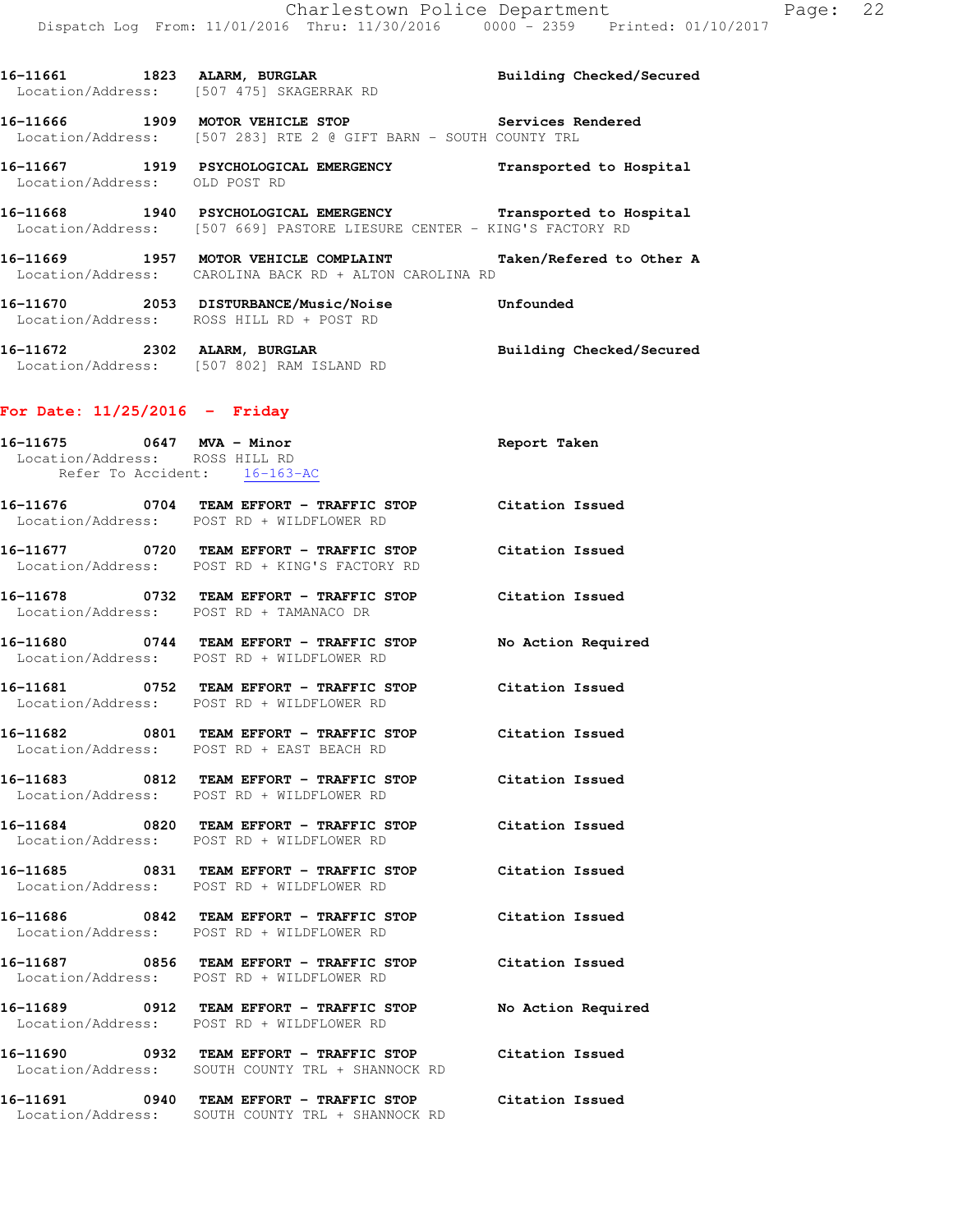**16-11692 0952 TEAM EFFORT - TRAFFIC STOP Citation Issued**  Location/Address: SOUTH COUNTY TRL + NEW BISCUIT CITY RD

**16-11694 1007 TEAM EFFORT - TRAFFIC STOP Citation Issued**  Location/Address: [507 276] RTE 2 @ RICHMOND LINE - SOUTH COUNTY TRL

**16-11695 1014 TEAM EFFORT - TRAFFIC STOP Citation Issued**  Location/Address: [507 362] RTE 2 @ SUNOCO - SOUTH COUNTY TRL

**16-11696 1026 TEAM EFFORT - TRAFFIC STOP Citation Issued**  Location/Address: SOUTH COUNTY TRL + BOTKA DR

**16-11697 1035 TEAM EFFORT - TRAFFIC STOP Citation Issued**  Location/Address: SOUTH COUNTY TRL + SHANNOCK RD

**16-11698 1052 TEAM EFFORT - TRAFFIC STOP Citation Issued**  Location/Address: [507 362] RTE 2 @ SUNOCO - SOUTH COUNTY TRL

**16-11699 1102 TEAM EFFORT - TRAFFIC STOP No Action Required**  Location/Address: [507 221] SHERMAN'S AUTO BODY INC - SOUTH COUNTY TRL

**16-11700 1128 TEAM EFFORT - TRAFFIC STOP Citation Issued**  Location/Address: POST RD + KING'S FACTORY RD

**16-11701 1150 TEAM EFFORT - TRAFFIC STOP Citation Issued**  Location/Address: POST RD + ROSS HILL RD

**16-11703 1225 ALARM, FIRE Investigated**  Location/Address: TOCKWOTTEN COVE RD

**16-11704 1229 TEAM EFFORT - TRAFFIC STOP Citation Issued**  Location/Address: POST RD + WILDFLOWER RD

**16-11705 1246 TEAM EFFORT - TRAFFIC STOP Citation Issued**  Location/Address: POST RD + WILDFLOWER RD

**16-11707 1307 TEAM EFFORT - TRAFFIC STOP Citation Issued**  Location/Address: POST RD + TAMANACO DR

**16-11708 1318 TEAM EFFORT - TRAFFIC STOP Citation Issued**  Location/Address: POST RD + TAMANACO DR

**16-11709 1328 MOTOR VEHICLE STOP Citation Issued**  Location/Address: POST RD + PROSSER TRL

**16-11710 1340 MOTOR VEHICLE STOP Citation Issued**  Location/Address: PROSSER TRL

**16-11711 1352 MOTOR VEHICLE STOP No Action Required**  Location/Address: POST RD + TAMANACO DR

**16-11712 1406 TEAM EFFORT - TRAFFIC STOP Citation Issued**  Location/Address: POST RD + TAMANACO DR

**16-11713 1421 TEAM EFFORT - TRAFFIC STOP Citation Issued**  Location/Address: POST RD + TAMANACO DR

**16-11714 1428 TEAM EFFORT - TRAFFIC STOP Citation Issued**  Location/Address: POST RD + SPORTSMAN RD

**16-11715 1449 TEAM EFFORT - TRAFFIC STOP Citation Issued**  Location/Address: OLD POST RD

**16-11716 1607 MOTOR VEHICLE STOP Warning Issued**  Location/Address: POST RD + NARROW LN

**16-11718 1745 MOTOR VEHICLE STOP Warning Issued**  Location/Address: POST RD + FALCONE LN

16-11719 1809 ANIMAL COMPLAINT **1809 In the Services Rendered** Location/Address: POND ST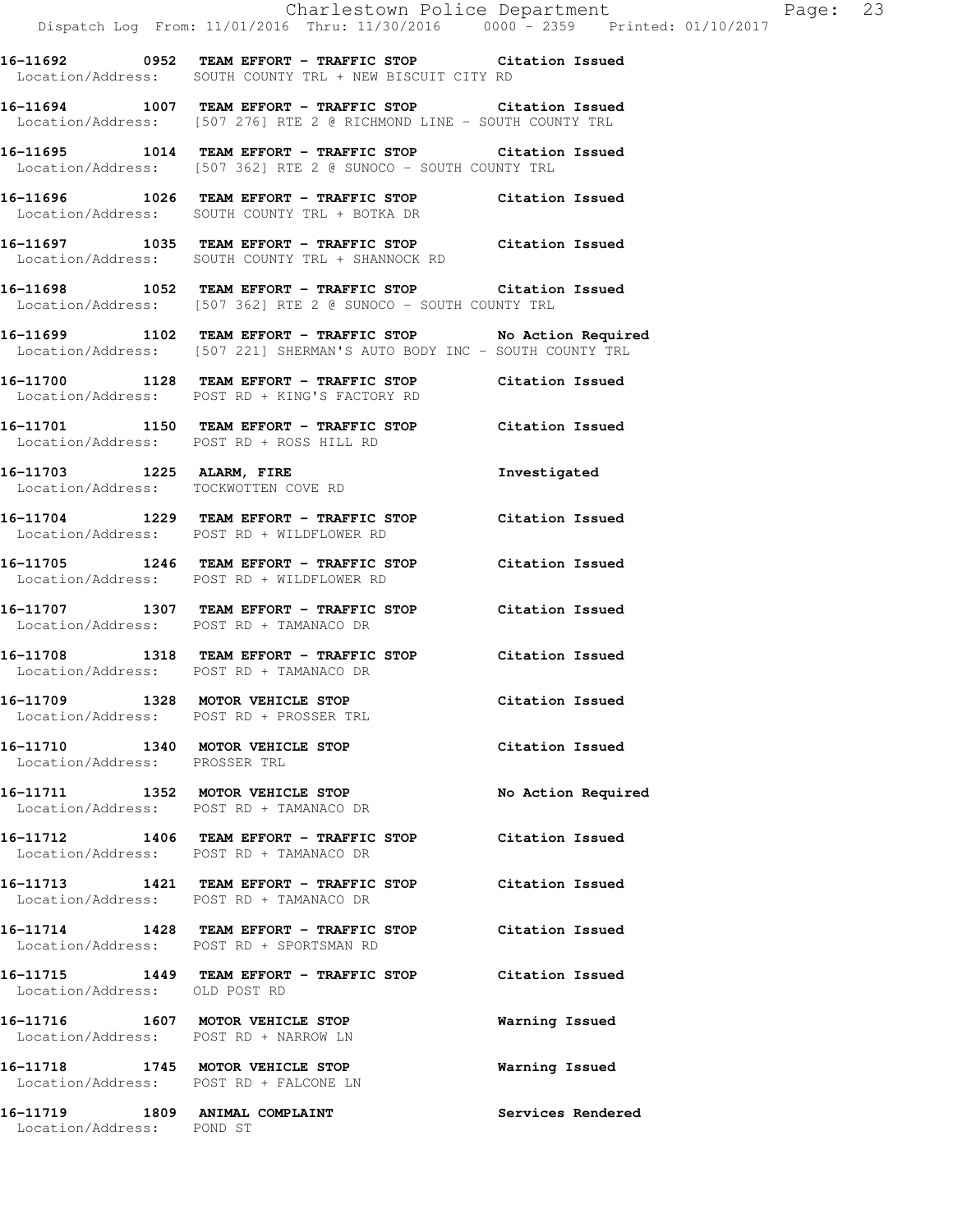**16-11720 1838 PSYCHOLOGICAL EMERGENCY Peace Restored**  Location/Address: [507 869] GROUP HOME PERSPECTIVE - KING'S FACTORY RD

**16-11721 1958 SUSPICIOUS ACTIVITY/VEHICLE Could Not Locate**  Location/Address: [507 890] ENTWINED BOUTIQUE - OLD POST RD

**16-11722 2011 DISABLED MV Services Rendered**  Location/Address: [507 46] WASHINGTON TRUST COMPANY - OLD POST RD

**16-11724 2136 SUSPICIOUS ACTIVITY/VEHICLE Services Rendered**  Location/Address: [507 327] CHARLESTOWN BEACH TOWN PARKING LOT - CHARLESTOWN BEACH RD

**16-11728 2353 MOTOR VEHICLE STOP No Action Required**  Location/Address: POST RD + NARROW LN

## **For Date: 11/26/2016 - Saturday**

- **16-11737 0037 SUSPICIOUS ACTIVITY/VEHICLE Unfounded**  Location/Address: COLUMBIA HEIGHTS RD
- **16-11738 0105 MOTOR VEHICLE STOP No Action Required**  Location/Address: [507 901] GROUP HOME (BY WHIPPLE DRIVE) - SOUTH COUNTY TRL
- **16-11740 0139 MOTOR VEHICLE STOP Warning Issued**  Location/Address: POST RD + SCHOOLHOUSE POND RD
- **16-11747 0512 TRAFFIC CONTROL Services Rendered**  Location/Address: FALCONE LN + OLD POST RD
- **16-11749 0843 PARKING VIOLATIONS No Action Required**  Location/Address: [507 321] CHARLESTOWN BEACH - CHARLESTOWN BEACH RD
- **16-11750 0918 TEAM EFFORT TRAFFIC STOP Warning Issued**  Location/Address: SOUTH COUNTY TRL + NARROW LN
- **16-11751 0931 MOTOR VEHICLE STOP Warning Issued**  Location/Address: [507 819] ROSS HILL RD
- **16-11752 0941 TEAM EFFORT TRAFFIC STOP No Action Required**  Location/Address: SOUTH COUNTY TRL + BOTKA DR
- **16-11754 0947 TEAM EFFORT TRAFFIC STOP Citation Issued**  Location/Address: [507 279] RTE 2 @ CHARLESTOWN TOWN HALL - SOUTH COUNTY TRL
- **16-11757 1000 TEAM EFFORT TRAFFIC STOP Citation Issued**  Location/Address: SOUTH COUNTY TRL + WIITALA DR
- **16-11759 1007 TEAM EFFORT TRAFFIC STOP Citation Issued**  Location/Address: SOUTH COUNTY TRL + CAROLINA BACK RD
- **16-11760 1017 TEAM EFFORT TRAFFIC STOP Citation Issued**  Location/Address: SOUTH COUNTY TRL + CAROLINA BACK RD
- **16-11761 1036 TEAM EFFORT TRAFFIC STOP Citation Issued**  Location/Address: NARROW LN + OAK HOLLOW LN
- **16-11762 1054 FOUND/LOST PROPERTY Investigated**  Location/Address: [507 28] SIMPLE PEASURES - SOUTH COUNTY TRL Refer To Incident: 16-452-OF
- **16-11763 1612 THREATS Investigated**  Location/Address: [507 642] CHARLESTOWN POLICE DEPARTMENT - OLD POST RD Refer To Incident: 16-453-OF
- **16-11764 1631 MVA Minor Report Taken**  Location/Address: [507 260] RTE 1 @ GENERAL STANTON - POST RD Refer To Accident: 16-164-AC

**16-11767 1834 MOTOR VEHICLE STOP No Action Required**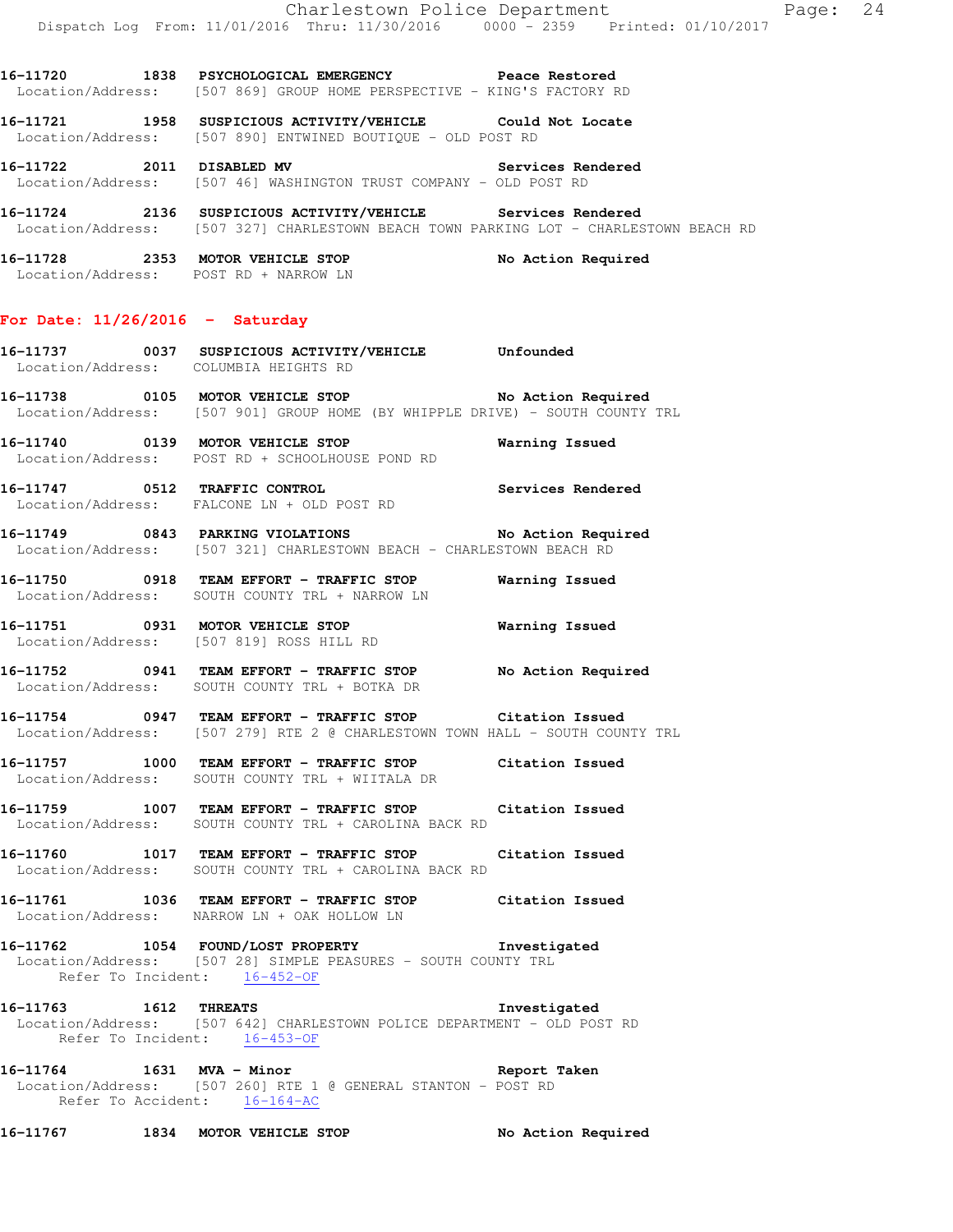|                             |         |                                                                                                                                                                                                                                    | Charlestown Police Department<br>Page: 25<br>Dispatch Log From: 11/01/2016 Thru: 11/30/2016 0000 - 2359 Printed: 01/10/2017 |  |
|-----------------------------|---------|------------------------------------------------------------------------------------------------------------------------------------------------------------------------------------------------------------------------------------|-----------------------------------------------------------------------------------------------------------------------------|--|
|                             |         |                                                                                                                                                                                                                                    | Location/Address: [507 21] BURLINGAME STATE PARK - CAMPING AREA - BURLINGAME STATE PARK RD                                  |  |
|                             |         | 16-11769 1944 MOTOR VEHICLE STOP 6 Warning Issued<br>Location/Address: POST RD + SCHOOLHOUSE POND RD                                                                                                                               |                                                                                                                             |  |
|                             |         | 16-11770  2035  DISTURBANCE/Music/Noise  Could Not Locate  Location/Address: [507 252] GENERAL STANTON INN - OLD POST RD                                                                                                           |                                                                                                                             |  |
|                             |         | 16-11772 2320 MOTOR VEHICLE STOP 6 Warning Issued<br>Location/Address: POST RD + SCHOOLHOUSE POND RD                                                                                                                               |                                                                                                                             |  |
|                             |         | For Date: $11/27/2016$ - Sunday                                                                                                                                                                                                    |                                                                                                                             |  |
|                             |         | 16-11776 0019 ALARM, BURGLAR BURGER Building Checked/Secured<br>Location/Address: SOUTH ARNOLDA RD                                                                                                                                 |                                                                                                                             |  |
|                             |         | 16-11780 0058 MOTOR VEHICLE STOP<br>Location/Address: POST RD + GENERAL STANTON LN                                                                                                                                                 | Warning Issued                                                                                                              |  |
|                             |         | 16-11794 0409 TRANSPORT<br>Location/Address: PECKHAM HOLLOW RD                                                                                                                                                                     | Services Rendered                                                                                                           |  |
|                             |         | 16-11795 0538 TRAFFIC CONTROL<br>Location/Address: POST RD + SCHOOLHOUSE POND RD                                                                                                                                                   | Services Rendered                                                                                                           |  |
|                             |         | 16-11796 0624 MOTOR VEHICLE STOP 60 Warning Issued<br>Location/Address: POST RD + WILDFLOWER RD                                                                                                                                    |                                                                                                                             |  |
|                             |         | 16-11797 0630 MVA - Minor and Superior and Superior and Superior and Superior and Superior and Superior and Su<br>Location/Address: [507 257] DUNNS CORNERS FIRE STATION (STATION TWO) - POST RD<br>Refer To Accident: $16-165-AC$ |                                                                                                                             |  |
|                             |         | 16-11805 1402 MOTOR VEHICLE COMPLAINT 1nvestigated<br>Location/Address: [507 258] RTE 1 @ SOUTH KINGSTOWN LINE (MM 11.4) - POST RD                                                                                                 |                                                                                                                             |  |
| Location/Address: AUBURN DR |         | 16-11809 1754 FIRE, OTHER                                                                                                                                                                                                          | Investigated                                                                                                                |  |
|                             |         | 16-11811 1830 POLICE INFORMATION No Action Required<br>Location/Address: [507 31] BLUE SHUTTERS BEACH - EAST BEACH RD                                                                                                              |                                                                                                                             |  |
|                             |         | 16-11812 1942 MVA - Minor<br>Location/Address: [507 261] RTE 1 @ STATE GARAGE (MILE MARKER 9.6) - POST RD<br>Refer To Accident: 16-166-AC                                                                                          | Report Taken                                                                                                                |  |
|                             |         | 16-11813 2022 SUSPICIOUS ACTIVITY/VEHICLE Investigated<br>Location/Address: [507 252] GENERAL STANTON INN - OLD POST RD                                                                                                            |                                                                                                                             |  |
| Location/Address:           |         | 16-11815 2104 FIRE, OTHER<br>NOKA LN<br>Refer To Arrest: 16-158-AR<br>Juvenile Arrest                                                                                                                                              | Arrest (s) Made                                                                                                             |  |
|                             | Age: 17 | Charges: RECKLESS DRIVING, ELUDING OFFICER WITH A M/V IN A HIGH SPEED PURSUIT<br>Refer To Accident: 16-167-AC                                                                                                                      |                                                                                                                             |  |
|                             |         | For Date: $11/28/2016$ - Monday                                                                                                                                                                                                    |                                                                                                                             |  |

**16-11823 0048 MOTOR VEHICLE STOP Arrest(s) Made**  Location/Address: [507 221] SHERMAN'S AUTO BODY INC - SOUTH COUNTY TRL Refer To Arrest: 16-159-AR Arrest: SEIGEL, SEAN P Address: 656 USQUEPAUGH RD WEST KINGSTON, RI Age: 26 Charges: BENCH WARRANT ISSUED FROM 4TH DISTRICT COURT

**16-11827 0604 MOTOR VEHICLE STOP Citation Issued**  Location/Address: POST RD + SCHOOLHOUSE POND RD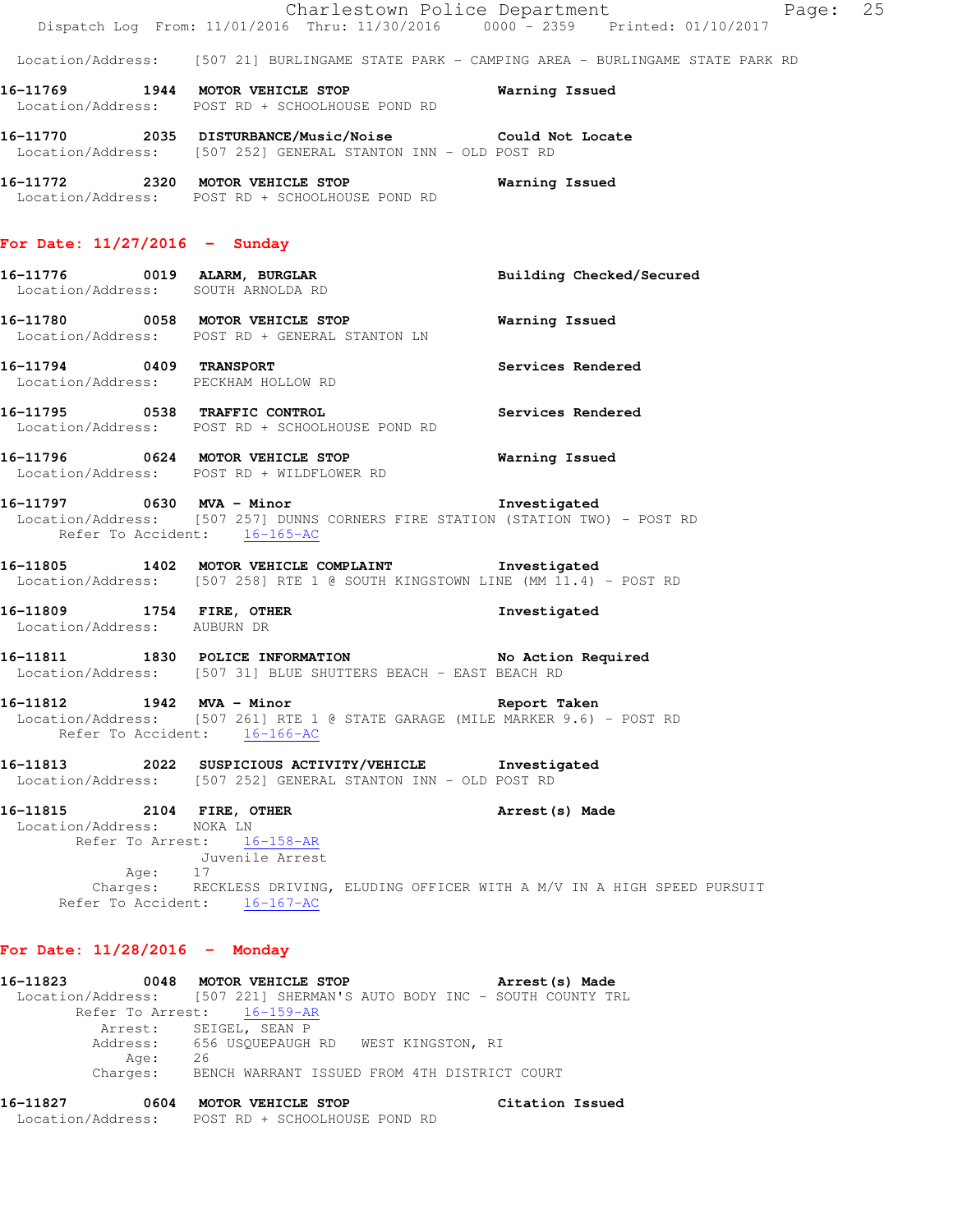|                                    | Dispatch Log From: 11/01/2016 Thru: 11/30/2016 0000 - 2359 Printed: 01/10/2017                                                       | Charlestown Police Department | Page: 26 |  |
|------------------------------------|--------------------------------------------------------------------------------------------------------------------------------------|-------------------------------|----------|--|
|                                    | 16-11828 0804 TRANSPORT 2008 2012 Services Rendered<br>Location/Address: [507 69] CHARLESTOWN AMBULANCE-RESCUE SERVICE - OLD POST RD |                               |          |  |
|                                    | 16-11832 0940 MOTOR VEHICLE STOP 6 Warning Issued<br>Location/Address: [507 200] RTE 1 @ PACKAGE STORE - POST RD                     |                               |          |  |
| Location/Address: RAM ISLAND RD    | 16-11834 1226 SUSPICIOUS ACTIVITY/VEHICLE Investigated                                                                               |                               |          |  |
| Location/Address: SOUTH COUNTY TRL | 16-11835 1317 EMBEZZELMENT/FRAUD/FORGERY Services Rendered                                                                           |                               |          |  |
|                                    | 16-11836 1323 DISABLED MV Services Rendered<br>Location/Address: [507 259] RTE 1 @ CASTLEROCK - POST RD                              |                               |          |  |
|                                    | 16-11839 1555 ASSIST CITIZEN Services Rendered<br>Location/Address: [507 642] CHARLESTOWN POLICE DEPARTMENT - OLD POST RD            |                               |          |  |
| Location/Address: BUCKEYE BROOK RD | 16-11841 1703 FOLLOW-UP INVESTIGATION Services Rendered                                                                              |                               |          |  |
|                                    | 16-11842 1806 DISABLED MV Services Rendered<br>  Location/Address: [507 303] RTE 1 @ SOUTH SHORE MENTAL HEALTH (MM 9.0) - POST RD    |                               |          |  |
|                                    | 16-11843 1812 DISABLED MV Services Rendered<br>Location/Address: CAROLINA BACK RD + ALTON CAROLINA RD                                |                               |          |  |
|                                    | 16-11844 1845 DISABLED MV Services Rendered<br>Location/Address: [507 281] RTE 2 @ CHARLESTOWN AUTO BODY - SOUTH COUNTY TRL          |                               |          |  |

**16-11846 2327 DISABLED MV Services Rendered**  Location/Address: POST RD + BEND RD

## **For Date: 11/29/2016 - Tuesday**

| 16–11855          | 0013 |  | MOTOR VEHICLE STOP                    |  | Citation Issued |  |
|-------------------|------|--|---------------------------------------|--|-----------------|--|
| Location/Address: |      |  | [507 854] WINDSWEPT INN - PROSSER TRL |  |                 |  |

**16-11869 0233 OFFICER WANTED Services Rendered**  Location/Address: [507 30] ATLANTIC ANIMAL HOSPITAL - SOUTH COUNTY TRL

**16-11870 0600 TRAFFIC CONTROL Services Rendered**  Location/Address: POST RD + SOUTH COUNTY TRL

**16-11874 0840 TRANSPORT Transported to Hospital**  Location/Address: [507 69] CHARLESTOWN AMBULANCE-RESCUE SERVICE - OLD POST RD

**16-11876 1013 MOTOR VEHICLE COMPLAINT Could Not Locate**  Location/Address: POST RD + SOUTH COUNTY TRL

**16-11881 1716 TRAFFIC CONTROL Services Rendered**  Location/Address: POST RD + KING'S FACTORY RD

**16-11882 1755 FIRE, OTHER Taken/Refered to Other A**  Location/Address: POST RD + WEST BEACH RD

**16-11883 1915 SUSPICIOUS ACTIVITY/VEHICLE Unfounded**  Location/Address: OLD COACH RD + CEDAR SWAMP PATH

**16-11884 1921 ALARM, BURGLAR Investigated**  Location/Address: OLD POST RD

#### **For Date: 11/30/2016 - Wednesday**

| 16–11891          | 0132 | SUSPICIOUS ACTIVITY/VEHICLE | Investigated    |
|-------------------|------|-----------------------------|-----------------|
| Location/Address: |      | NARRAGANSETT TRI.           |                 |
| 16-11894          | 0619 | MOTOR VEHICLE STOP          | Citation Issued |
| Location/Address: |      | POST RD + PROSSER TRL       |                 |